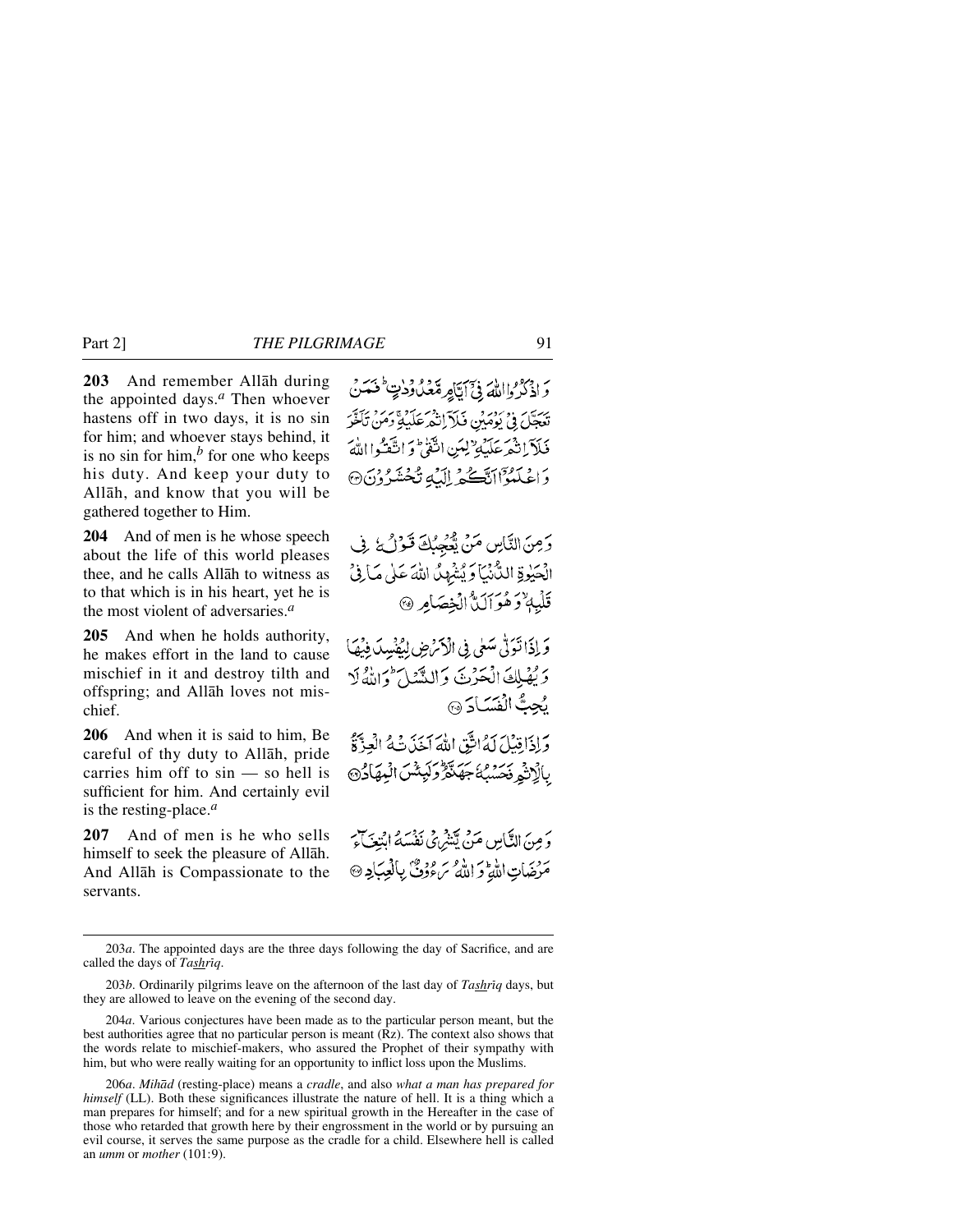**208** O you who believe, enter into complete peace *<sup>a</sup>* and follow not the footsteps of the devil. Surely he is your open enemy.

**209** But if you slip after clear arguments have come to you, then know that Allåh is Mighty, Wise.

**210** They wait for naught but that Allåh should come to them in the shadows of the clouds with angels, and the matter has (already) been decided. And to Allåh are (all) matters returned.*<sup>a</sup>*

يَأَنَّهَا الَّذِينَ اٰمَنُواادْخُلُوْا فِي السِّلْمِرْكَافَيَّةً ۖ وَلاتَتَّبِعُوْا خُطُوْتِ الشَّبْطُنِّ إِنَّهَ لَكُمْ بره وروسي.<br>عبدو منتبعين « فَإِنْ دَلِّلْنَهُمْ قِتْنَ بَعْبِي مَاجَاتِيَكُمُّ الْبَيِّنْتُ فَاعْلَمُوْٓالِّ اللَّهَ عَزِيْزُ حَكِيْمٌ @ هَـلْ يَنْظُرُونَ إِلَّا َنَ مِّيَاْتِيْهِهُمْ اللَّهُ فِي ظُلَلِ مِّنَ الْغُيَامِرِ وَالْعَلَيْكَةُ وَقُضِيَ الْأَصْرُ ثَرَّ وَ اِلَى اللَّهِ نَدْجَعُ الْدُمُومِ ۞

# SECTION 26: **Trials and Tribulations**

**211** Ask of the Children of Israel how many a clear sign We gave them! And whoever changes the favour of Allåh after it has come to him, then surely Allåh is Severe in requiting (evil).*<sup>a</sup>*

سَلِّ بَنِيٍّ اِسْرَاءِ بِيْلَ كَيْهِ ابْيَنَاهُمْ قِنْ اٰبَاقِهِ بَيِّنَةٍ وَمَنْ يَبْدِّلْ نِعْمَةَ اللَّهِ مِنْ بِعَرِ مَاحَلَّمَتُهُ فَإِنَّ اللَّهَ شَدِيبُكُ الْعِقَابِ ۞

211*a*. By *the favour of Allåh* is here meant the *Qur'ån* and its *change* implies its *rejection*. Compare the buying of error for guidance in v. 16 and elsewhere. The clear signs which were given to the Israelites include the prophecies of the advent of the Prophet, which were repeatedly made known to them through their prophets, as well as the clear arguments of the truth of the Prophet's mission, which were clearly convincing when compared with the arguments they possessed of the truth of their own prophets.

<sup>208</sup>*a*. Here the Muslims are told that Truth cannot be established unless they work for it whole-heartedly. The word *silm* means *peace* as well as *submission* (R). In fact, complete submission to God is synonymous with complete peace.

<sup>210</sup>*a*. The coming of Allåh stands for the execution of His command or the coming of the threatened punishment for those who wanted to annihilate Islåm. *The matter has already been decided*, we are told, because it was repeatedly made clear in the earliest revelations that all opposition to Islåm would be brought to naught. Elsewhere it is said: "Await they aught, but that the angels should come to them or that thy Lord's command should come to pass". And it is added: "So the evil of what they did afflicted them and that which they mocked encompassed them" (16:33, 34). The same phrase is used to indicate the execution of the Divine punishment in 59:2, where the Jews, who were ultimately banished on account of their mischiefs, are spoken of: "...while they thought that their fortresses would defend them against Allåh, but Allåh came to them from a place they expected not". In the *shadows of the clouds* there is a reference to the coming down of rain in the battle of Badr (8:11) which was one of the causes of the destruction of the enemy.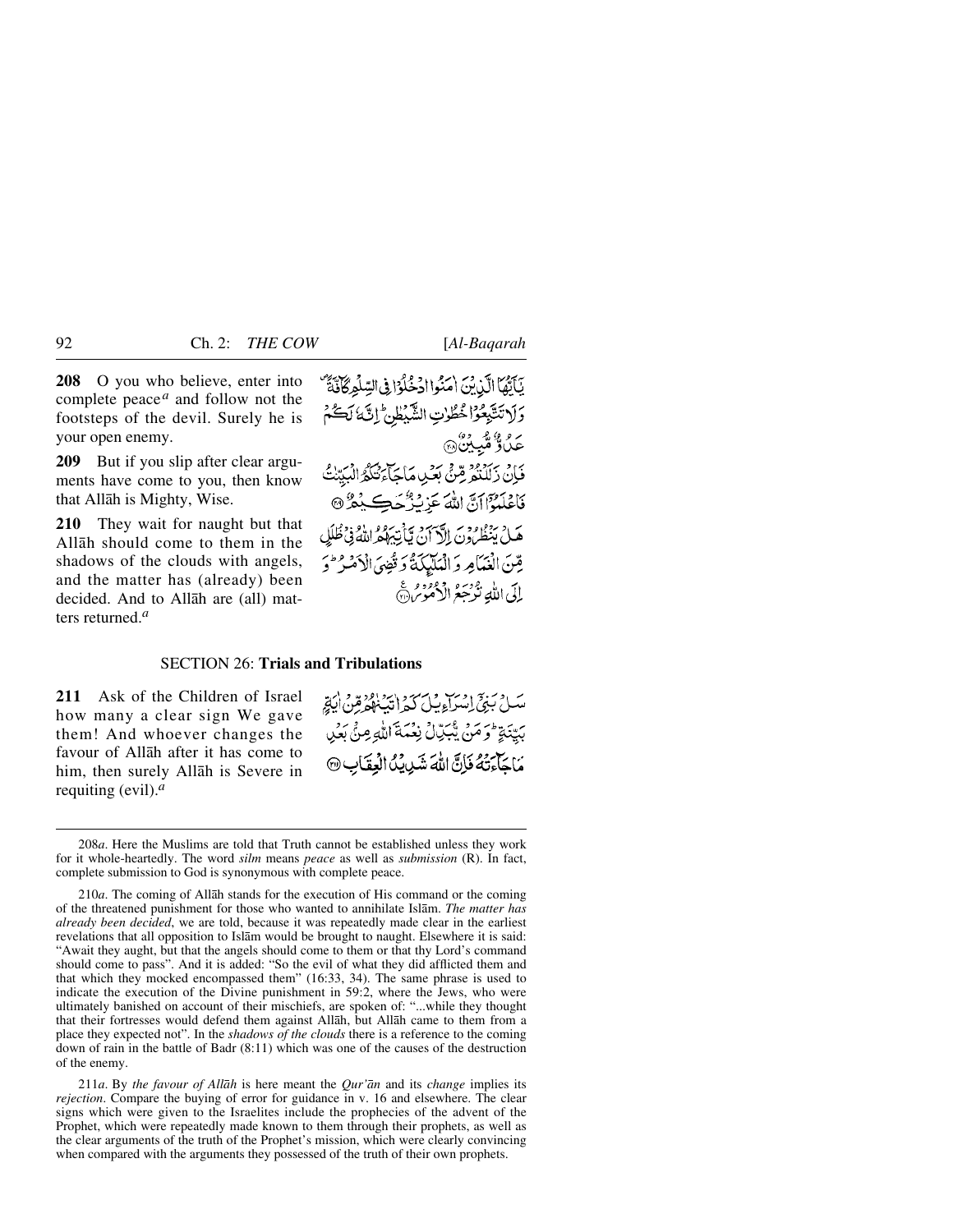**212** The life of this world is made to seem fair to those who disbelieve, and they mock those who believe. And those who keep their duty will be above them on the Day of Resurrection. And Allåh gives to whom He pleases without measure.*<sup>a</sup>*

**213** Mankind is a single nation.*<sup>a</sup>* So Allåh raised prophets as bearers of good news and as warners, and He revealed with them the Book with truth, that it might judge between people concerning that in which they differed.*<sup>b</sup>* And none but the very people who were given it differed about it after clear arguments had come to them, envying one another.*<sup>c</sup>* So Allåh

عُ مِيّنَ لِلَّذِينَ كَفَرُوا الْحَيْوَةُ الدُّّنْبَ وَ بِهِ بِمُوْرِي مِنَ الَّذِينَ امَنُوْا مَوَالَّذِينَ اتّقوا فَوُقّهُمْ يَوْمَرَ الْقِيْمَةِ مَوَ اللّهِ يُرْمَنْ مَنْ يَتَنَاءُ بِغَيْرِ حِسَابٍ ۞

كَانَ النَّاسُ أَصَّةً وَّاحِدَاةٌ فَيَعَبَّ اللَّهُ النَّبِيِّينَ مُبَيَّتِينِينَ وَمُدْنِينِ رَبِّنِ وَأَنْذَلَ مَعْهُمُ الْكِتْبَ بِالْحَقِّ لِيَحْكُمُ بَيْنَ التَّاسِ فِيْيَنَا اخْتَلَفَوْ إِفْسَاءِ وَمَا اخْتَلَفَ فِيْهِ إِنَّ الكِّيْدِينِ أَوْتُودُّ مِنْ بَعْلِ مَا جَاءَتْهُمُّ الْبَيِّيْتُ بَغْيَّا بِيَنْهُمْ فَقِيَدَى اللَّهُ الَّذِيْنَ أُمَنُوالِهَا

213*b*. A universal law of Divine Revelation has been disclosed in these words. As all people are a single nation, God, too, has been revealing Himself to all. This Law of Divine Revelation has, we are told, found expression through prophets, to every one of whom a revealed Book was given to show them the right way.

213*c*. The universal law given expression to in this part of the verse is that corruption followed guidance. As time passed on, the very people to whom the Book was given so that they might follow it, went against it. Thus, though a prophet had been raised in every

<sup>212</sup>*a*. The Emigrants, having left everything behind and being thus reduced to the last straits of poverty, were mocked by the wealthy Jews, whose trade of lending money at usurious rates brought to them the riches of other peoples. The concluding words not only show that moral worth which raised a man above another did not depend on wealth, but also contain a prophetic reference to the time when those who were mocked at on account of their poverty would have abundance even of the provisions of this life.

<sup>213</sup>*a*. The word *kåna* does not necessarily refer to the past, but is often used in the Holy Qur'ån to convey the idea of a general truth, or to express what is like an attribute of a thing (R). *Kån al-insånu kaf∂r-an* (17:67) does not mean *man was ungrateful* but *man is ever ungrateful* or that the quality of ungratefulness is met with in him very frequently. Similarly, the Divine attributes are often expressed by the use of *kåna*, as in *kån-Allåhu 'Azßz-an Ïakßm-an* (48:7) which means not that *Allåh was Mighty, Wise*, but that *Allåh is ever Mighty, Wise*; or *kån-Allåhu Ghaf∂r-an Raƒßm-an* (48:14) which means *Allåh is ever Forgiving, Merciful.* Hence the significance adopted. *The oneness of humanity* is a truth on which the Qur'ån lays the greatest stress. They are sometimes told that they have all been "created of a single being" (4:1); again that they are all descended from the same parents (49:13); still again that they are as it were dwellers in one home, having the same earth as a resting-place and the same heaven as a canopy (v. 22). It thus lays down the principle of the oneness of humanity in the clearest words. Hence also the conclusion that prophets were raised among all nations which is conveyed in the words that follow.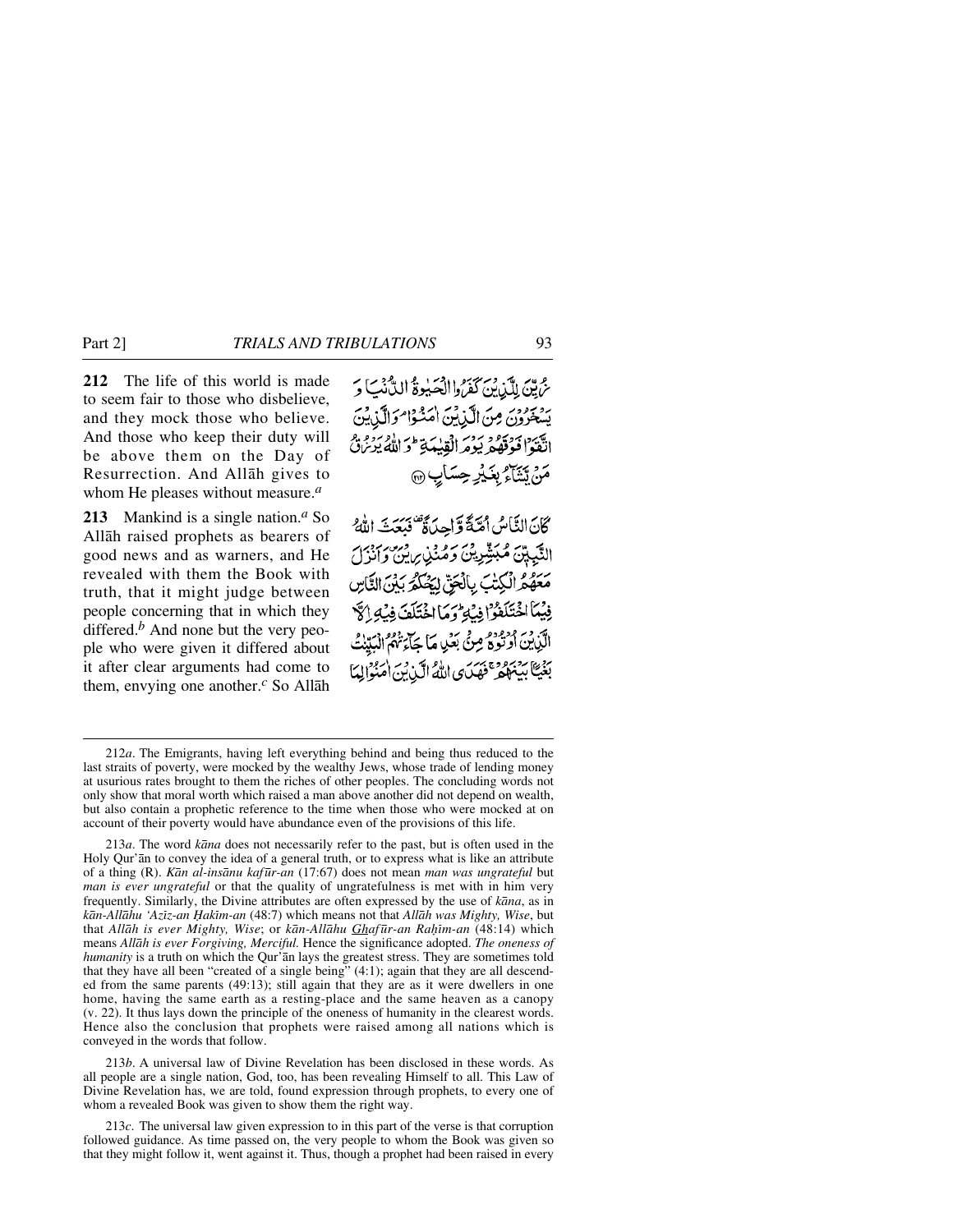has guided by His will those who believe to the truth about which they differed.*<sup>d</sup>* And Allåh guides whom He pleases to the right path.

**214** Or do you think that you will enter the Garden,*<sup>a</sup>* while there has not yet befallen you the like of what befell those who have passed away before you. Distress and affliction befell them and they were shaken violently, so that the Messenger and those who believed with him said: When will the help of Allåh come? Now surely the help of Allåh is nigh!*<sup>b</sup>*

**215** They ask thee as to what they should spend. Say: Whatever wealth you spend, it is for the parents and the near of kin and the orphans and the needy and the wayfarer. And اخْتَلْفُرًا فِيهِ مِنَ الْحَقِّ بِإِذْنِ ﴾ وَ اللَّهُ <u>ۣ</u>ؽڣڔۣۣؽٙٙ؈ٞؾڔٷڸڸڝؚ<sub>ۘٵ</sub>ٳڟڞ۠ؾؘۊٙؽۄۣ

أَمْرَحَسِبِنَّهُمْ أَنْ تَدْخُلُوا الْجَنَّةَ وَلَمَّا بِأَنْتَكُمْ مَّنَنْ الَّذِينَ خَلَوْاصِنَ قَبِلِكُمْ مِّسَتَعْلَمُ مِّ الْيَأْسَآءُ وَالضَّدَّاءُ وَزُنْهُ لُوَّاحَتَّى يَقْبُولُ الدَّمُونُ وَالَّذِينَ امْنُوامِعَهُ مَتَّى نَصْرُ اللَّهِ ۖ أَلَآ إِنَّ نَصْرَ إِللَّهِ قَرَابِكٌ ۞

يَسْتَكُوْنَكَ مَا ذَائِنُفَقُونَ هُ قُبْلُ مَآ أَنْفَقَنَّهُ قِينْ خَيْرِ فَلِلْوَالِدَيْنِ وَالْأَقْرَبِيْنَ وَالْيَهْمَىٰ وَالْمَسْكِينِ وَابْنِ السَّبِيْلِ وَمَا تَفَعَّلُوْا

213*d*. Allåh's guiding those who believe refers to the raising of the Prophet Muhammad, through whom the Muslims were guided to the right path, to the truth, regarding which differences had arisen among all people. If a prophet was needed by every nation to settle its own differences, one was surely now needed to settle the differences of the various nations, for the truth which had been shown to different nations by different prophets had again become obscured. Thus among the different national religions of the world, Islåm occupies the position of an international religion.

214*a*. The Garden stands for triumph in this life and Paradise in the next. The concluding words of the verse, *the help of Allåh is nigh*, make the reference to the triumph of the cause of Truth very clear. Truth will only triumph when the upholders of the cause of Truth make sacrifices for it and undergo the severest trials for its sake.

214*b*. This verse inculcates faith and perseverance under the hardest trials and is an indication of the Prophet's own unequalled endurance and faith. It refers not only to the great trials and the hardships which the Muslims had already suffered at Makkah and the privations which they had to undergo in their exile, but more particularly to the hardships which were yet in store for them, and which they could clearly see in the massing of all forces that could be used to annihilate them. As regards the trials and tribulations of the former prophets, the case of Jesus Christ crying "*Eli, Eli, lama sabachthani* " on the cross was the most recent in the history of prophets.

nation, yet every nation had forsaken the right way, and acted against the very directions which had been given to it. Thus differences again arose, which necessitated the advent of another prophet. Hence it was necessary to raise a prophet who should show the right way to all nations, and this is what is stated in the words that follow.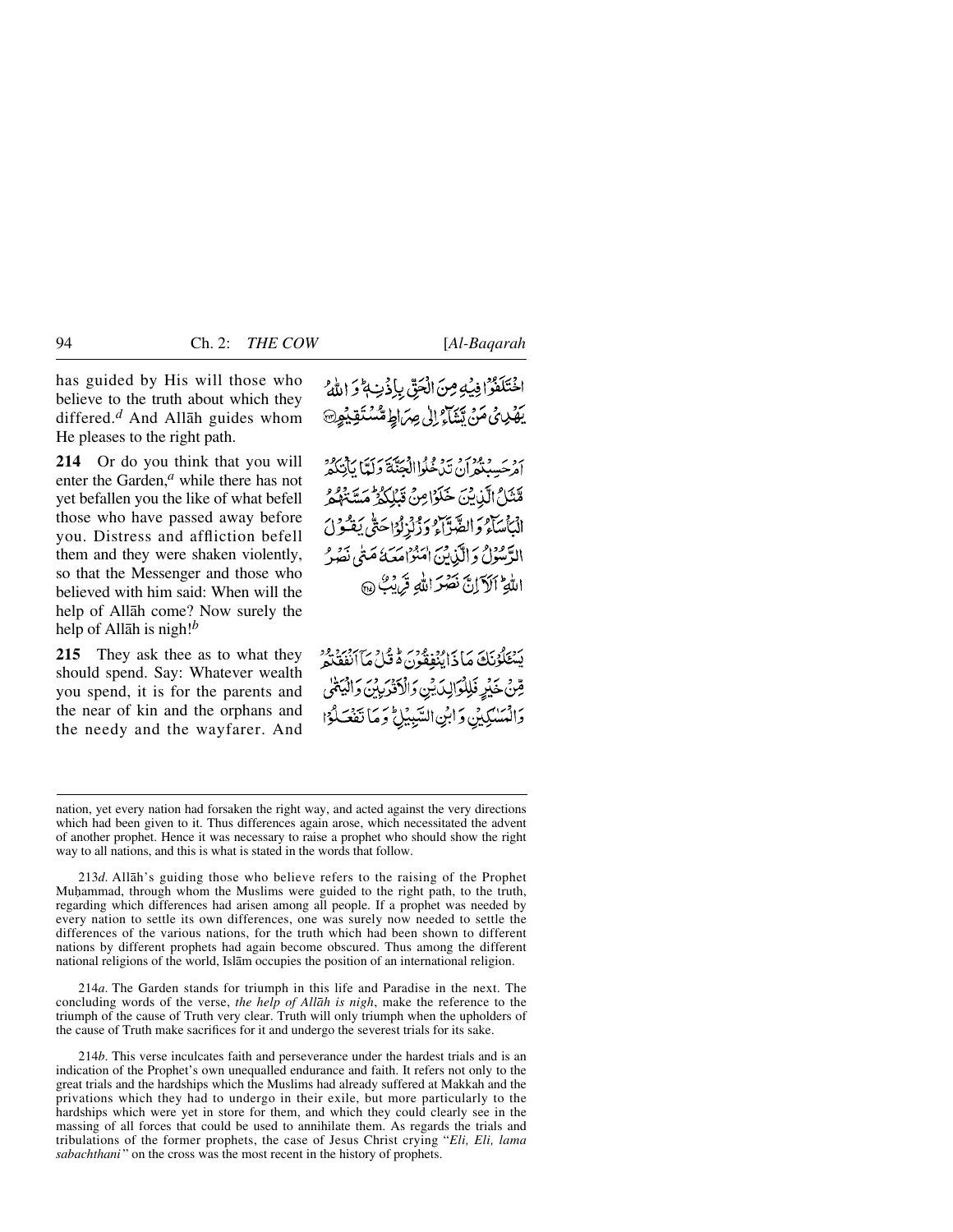whatever good you do, Allåh surely is Knower of it.*<sup>a</sup>*

**216** Fighting is enjoined on you, though it is disliked by you; and it may be that you dislike a thing while it is good for you, and it may be that you love a thing while it is evil for you; and Allåh knows while you know not.*<sup>a</sup>*

### SECTION 27: **Miscellaneous Questions**

**217** They ask thee about fighting in the sacred month. Say: Fighting in it

215*a.* As the fund for the defence of the Muslim society was also utilized for the help of the parents of some and relatives of others, and the fatherless children and the poor men who had not the means to quit their homes, who were still being oppressed at Makkah by the unbelievers, and for the wayfarer who had no security, the Muslims are told that what they spent on wars was really for the good of their own helpless relatives and brethren.

216*a*. Let those ponder who think that the Muslims fought for plunder! They were too weak to carry on the struggle against the mighty forces that were bent upon their destruction, and they disliked the war. Only a diseased brain could come to the conclusion that the Prophet "had now determined to resort to the sword to accomplish what his preaching had failed to do". Where were the military forces with which the Prophet was going to convert the proud and warring Arabs who had not listened to his word? His first army at Badr, when the Quraish of Makkah were marching upon Madinah with a thousand of their most experienced warriors, was 313, including boys of thirteen years of age. Could any sensible man say that the Prophet was now going to convert the hundreds of thousands of Arab warriors with his 313 unequipped and inexperienced followers? And do not the very words of the verse give the lie to this most irrational conclusion? A picture of distresses and afflictions to which the few converts to Islåm were subjected is drawn in v. 214. They were few in numbers, poor, exiled, and distressed, yet it became inevitable that they should fight in self-defence or they would be destroyed. It was their utter weakness and the enormous disparity of numbers that made them dislike the fighting. And I may add that not a single instance is recorded in the whole of the Prophet's history showing the conversion of an unbeliever under pressure of the sword, not a single case is met with of an expedition undertaken to convert a people. If ever in the world's history a people were compelled to fight in the defence of a great cause, no nobler instance of it could be given than that of the Prophet with his few faithful followers braving the whole of Arabia, with enemies on all sides who had taken up the sword to annihilate them. If ever there was a just cause for war, there never was one more just than the cause of humanity at large, the combined cause of the Christian church, of the Jewish synagogue, of the Sabian's house of worship, and of the Muslim mosque, which the early Muslims set before themselves (22:40). Read along with this verse what is stated in v. 190 and 22:39, and the conditions under which this injunction was given will become clear. It was an injunction to fight against those who took up the sword first and turned the Muslims out of their homes. It was an injunction to fight to end persecution and to establish religious freedom, and to save the houses of worship of every religion from being ruined.

مِنْ خَيْرِ فَإِنَّ اللَّهَ بِ4 عَلِيكُمْ ۞

َكَتِبَ عَلَيْكُمُرُالْقِتَالُ دَهُوَكُرِهُ ۚ وَهُ ٱلْكُمْ ۚ وَ ب برد مدرود برد» برور برو» رود.<br>عَسَى أَنْ تَكْرَهُواشِيْئًاوْ هُوْحَلِرْلَكُمْ ۚ وَ عَلَّمَى أَنْ تَجِبُّوْا شَيْئًا وَّهُوَ شَدٌ قَلَّكُهُ وَاللَّهُ بردسور مزوود بيوسود ع<br>بعلكه وانتكه لا تعليلون ها

يَسْتَلْؤُنَكَ عَنِ الشَّهْرِ الْحَرَامِ قِتَالٍ فِيْهِ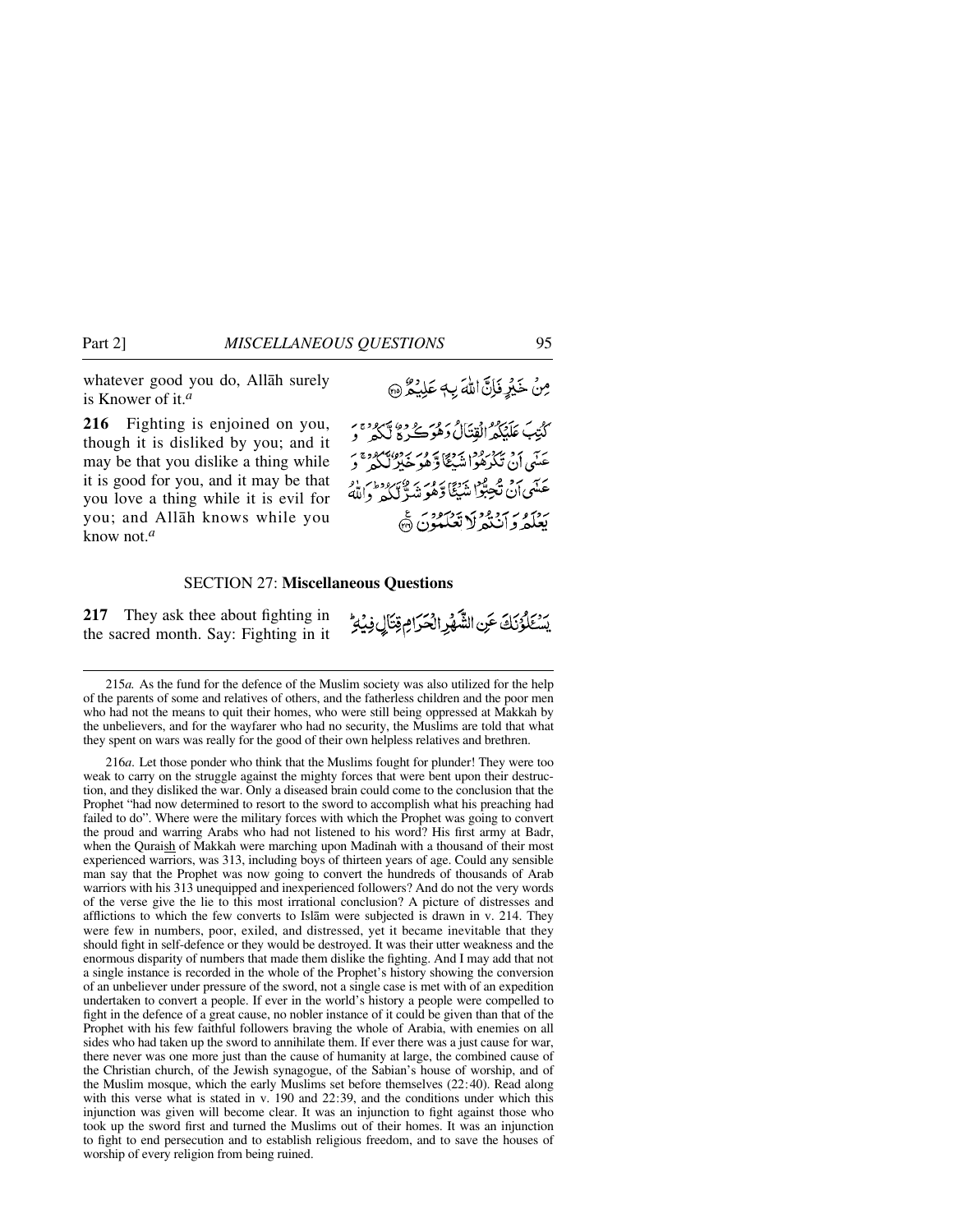is a grave (offence). And hindering (men) from Allåh's way and denying Him and the Sacred Mosque and turning its people out of it, are still graver with Allåh; and persecution is graver than slaughter. And they will not cease fighting you until they turn you back from your religion, if they can.*<sup>a</sup>* And whoever of you turns back from his religion, then he dies while an unbeliever — these it is whose works go for nothing in this world and the Hereafter. And they are the companions of the Fire: therein they will abide.*<sup>b</sup>*

**218** Those who believed and those who fled (their homes) and strove hard in Allåh's way — these surely

قُلْ قِتَالٌ فِيهِ كَبِيْدٌ وَصِدٌّ عَنْ سَبِيْلِ اللهِ وَكُفْرٌ بِهِ وَالْمُسْجِدِ الْحَرَاةِ وَإِخْرَاجٌ أَهْلِهِ مِنْهُ أَكَبَرُ عِنْدَ اللَّهِ ۚ وَ الْفِتْنَةُ أَكْبَرُ مِنَ الْقَشَلِ وَلَا يَزَ الْوُنَ يُقَاتِلُونَكُمْ سطى بردوم و برو در برودن<br>حَتّى بِردّْدُكْمْ عَنْ دِيْنِكُمْ إِنِ اسْتَطَاعُوْا رىم تەتكەد مېڭگەغنى دېنەفىيڭ كە هُوَ كَافِرٌ، فَأُولَٰٓيَكَ حَبِطَتْ أَعۡمَىٰٓالۡهُمُمۡ فِي الدُّنْيَا وَالْأَخِرَةِ ۚ وَأُولَيْكَ آصَحْبُ النَّالِّ مُعْرِفِيُهَاخْلِلُوْنَ @

إِنَّ الَّذِيْنَ اٰمَنُوْا وَالَّذِيْنَ هَاجَرُوْا وَ جْهَدُوافِي سَبِيْلِ اللَّهِ أُولِيكَ يَدْجُونَ

217*a*. The opening words of this verse prohibit fighting in the sacred months (the reasons for which are given in v. 189), except by way of reprisal (see v. 194). But at the same time the unbelievers are told that the wrongs they inflicted on the Muslims, never caring for the sacred months and the sacred territory, were worse than slaughter. Then we are told that the unbelievers took up the sword to force the Muslims back into unbelief and that they were determined to carry on the war until they gained this end. Note the words *they will not cease fighting you until they turn you back from your religion, if they can*, which give the lie direct to the assertion that the Muslims started war to convert the unbelievers by force.

217*b*. The persons spoken of in this passage are the apostates. A wrong impression exists among non-Muslims, and among many Muslims as well, that the Holy Qur'ån requires those who apostatize from Islåm to be put to death. This is not true. One Christian writer has gone so far as to misconstrue the word *fa-yamut* as meaning *he shall be put to death*, while even a beginner knows that the significance of these words is *then he dies*. What is stated here is that the opponents of Islåm exerted themselves to their utmost to turn back the Muslims from their faith by their cruel persecutions, and therefore if a Muslim actually went back to unbelief he would be a loser in this life as well as in the next, because the desertion of Islåm would not only deprive him of the spiritual advantages which he could obtain by remaining a Muslim, but also of the physical advantages which must accrue to the Muslims through the ultimate triumph of Islåm. Neither here nor anywhere else in the Holy Qur'ån is there even a hint at the infliction of capital or any other punishment on the apostate.

The only report which records a case of death being inflicted on apostates is that of the party of 'Ukl, who, after professing Islām, feigned that the climate of Madinah was insalubrious, and, being told to go to the place where the herds of camels belonging to the state were grazed, murdered the keepers and drove the herds along with them. The facts of the case clearly show that capital punishment in this case was not inflicted for change of faith, but on account of the crime of murder and dacoity. This case is generally cited by the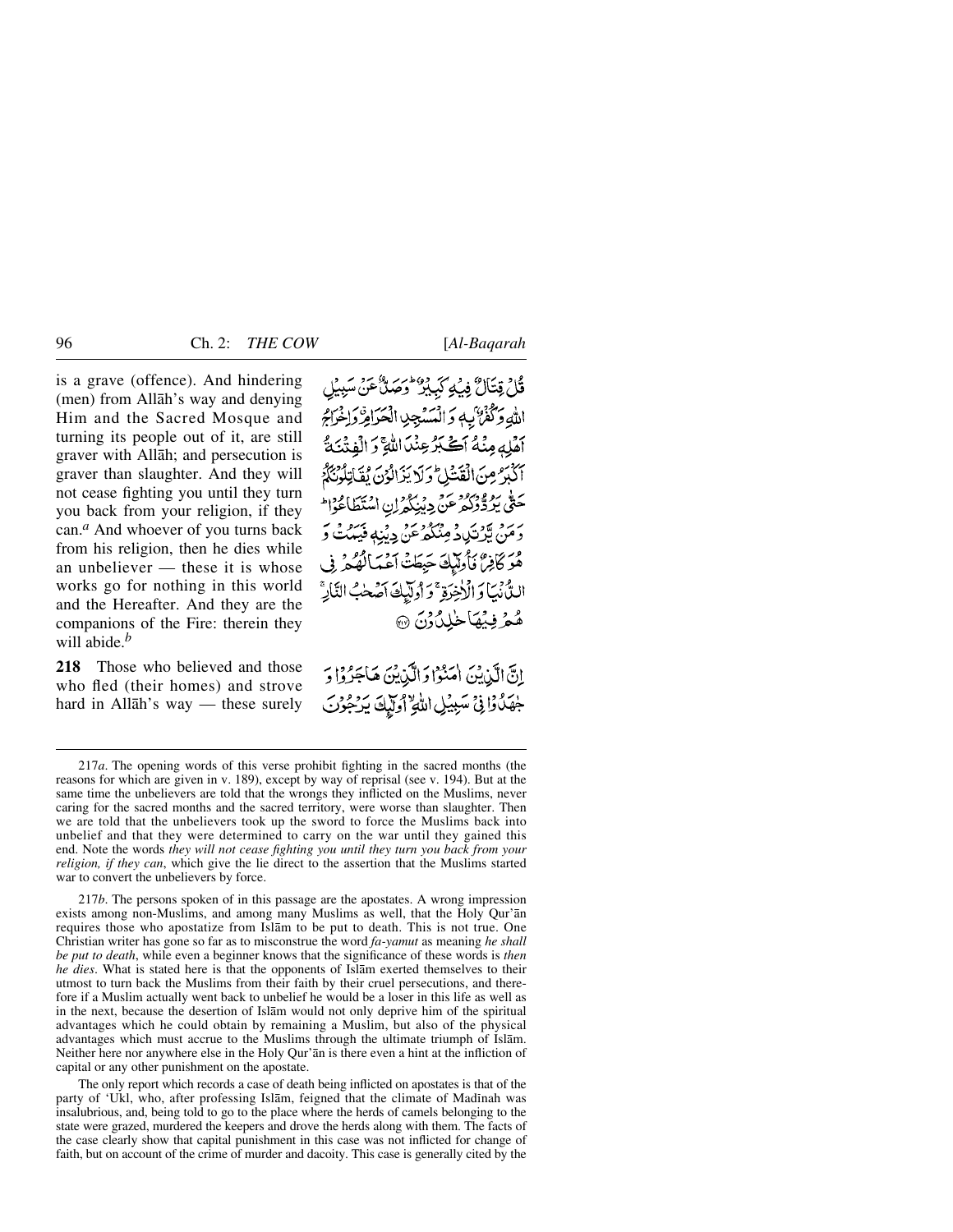رديت الله و الله عَفُوسٌ رَّحِيدُهُ @ hope for the mercy of Allåh. And Allåh is Forgiving, Merciful. **219** They ask thee about intoxi-يستكونك عن الخنر والمبيير وشل cants*<sup>a</sup>* and games of chance.*<sup>b</sup>* Say: In

commentators under 5:33, which speaks of the punishment of dacoits. There is no other case showing that the punishment of death was ever inflicted on apostasy from Islåm.

It may, however, be added that after the first eighteen months of their residence at Madinah, the Muslims were in a state of constant warfare with the Quraish and the Arab tribes, and apostasy, under these circumstances, meant the desertion of the cause of the Muslims and joining their enemies. Even if death had been prescribed for the apostates, it would have been on the ground of their joining the enemy forces, not on the ground of change of religion. In the matter of religion, the Qur'ån gives perfect freedom to everyone to adopt whatever religion he likes: "Say: The Truth is from your Lord; so let him who please believe, and let him who please disbelieve" (18:29).

219*a*. "Khamr means *wine* or *grape-wine*. ... It has a common application to *intoxicating expressed juice of anything* (Q, T) or *any intoxicating thing that clouds* or *obscures* (lit., *covers*) *the intellect*, as some say ... and the general application is the more correct, because *khamr* was forbidden when there was not in El-Madinah any *khamr* of grapes" (LL). It will thus be seen that the word *khamr* includes all intoxicating substances, and therefore I make a departure in translating it as *intoxicants*, and not as *wine* or *intoxicating liquors*. The prohibition of intoxicants in connection with the mention of war shows that Islåm wanted to inspire true courage into its followers and disliked the reckless daring which a man shows under the influence of intoxicating liquors and which has so often led to acts of butchery in wars. The prohibition spoken of here as regards both intoxicating liquors and games of chance is made plainer in 5:90: "O you who believe, intoxicants and games of chance ... are only an uncleanness, the devil's work; so shun it that you may succeed".

The change which these simple words brought about in Arabia will always remain a riddle to the social reformer. The constant fighting of Arab tribes, one against the other, had made the habit of drink second nature to the Arab, and wine was one of the very few objects which could furnish a topic to the mind of an Arab poet. Intoxicating liquors were the chief feature of their feasts, and the habit of drink was not looked upon as an evil, nor had there ever been a temperance movement among them, the Jews and the Christians being themselves addicted to this evil. Human experience with regard to the habit of drink is that of all evils it is the most difficult to be uprooted. Yet but one word of the Holy Qur'ån was sufficient to blot out all traces of it from among a whole nation, and afterwards from the whole of the country as it came over to Islåm. History cannot present another instance of a wonderful transformation of this magnitude brought about so easily, yet so thoroughly. It may also be added here that Sale's remark that "the moderate use of wine is allowed" and that only drinking to excess is prohibited, according to some, is absolutely without foundation. The companions of the Prophet never made use of a drop of wine after the prohibition was made known, and the Prophet is reported to have said: "A small quantity of anything of which a large quantity is intoxicating is prohibited" (AD. 25:5). Nor does Kf say what Sale attributes to him, for the words which give rise to Sale's misconception deal with, not wine, but another preparation regarding which there is a difference of opinion among the jurists.

219*b*. The original word is *maisir*, derived from *yasara*, meaning *he divided anything into parts* or *portions*. *Maisir* was a game of hazard with the Arabs, and in the legal language of Islåm includes all *games of chance*. Some derive it from *yusr*, meaning *ease* because of the ease with which wealth could be attained by it. Wine and gambling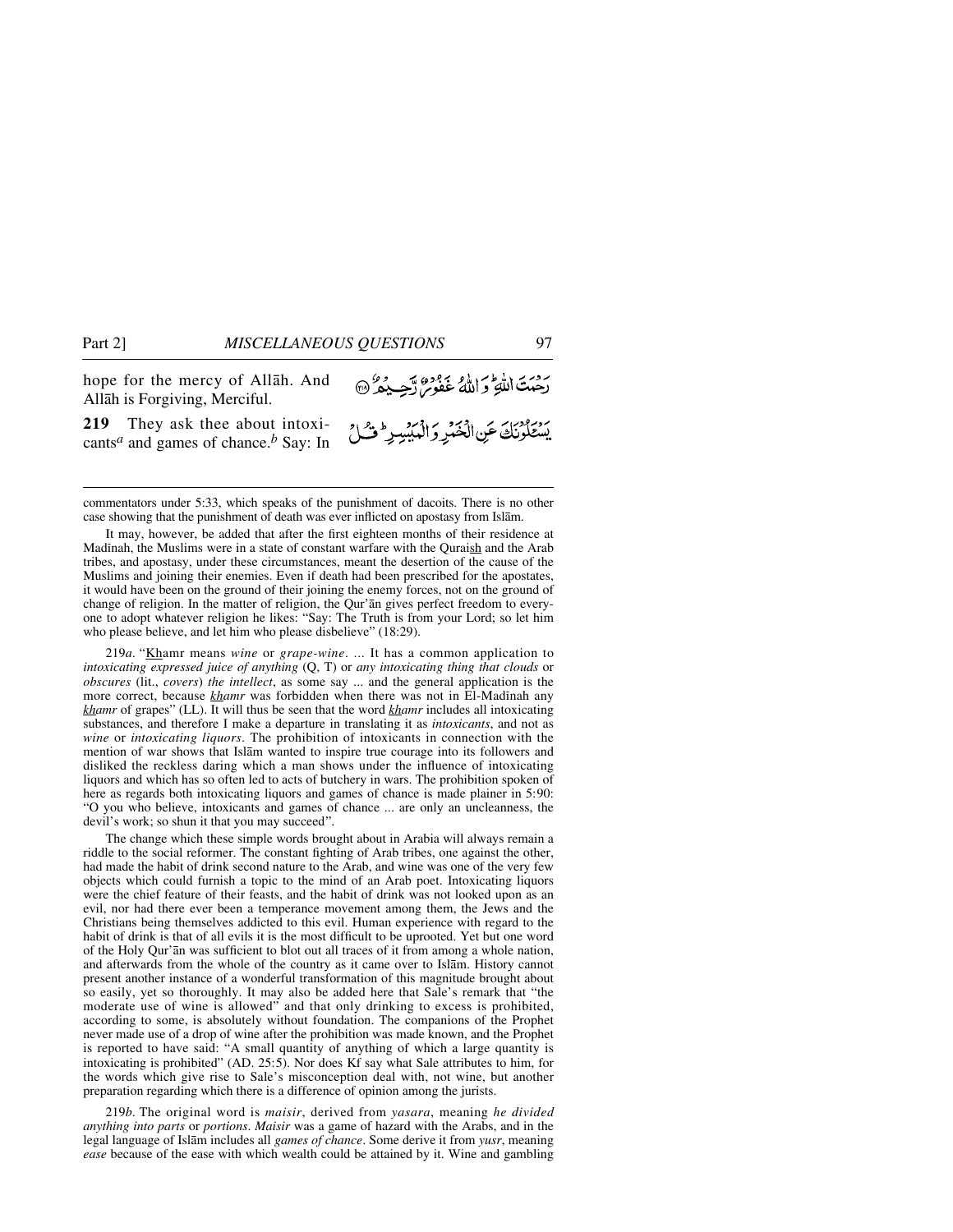both of them is a great sin and (some) advantage for men, and their sin is greater than their advantage. And they ask thee as to what they should spend. Say: What you can spare. Thus does Allåh make clear to you the messages that you may ponder,

**220** On this world and the Hereafter. And they ask thee concerning the orphans.*<sup>a</sup>* Say: To set right their (affairs) is good; and if you mix with them, they are your brethren. And Allåh knows him who makes mischief from him who sets right. And if Allåh pleased, He would have made matters difficult for you.*<sup>b</sup>* Surely Allåh is Mighty, Wise.

**221** And marry not the idolatresses until they believe; and certainly a believing maid is better than an idolatress even though she please you. Nor give (believing women) in marriage to idolaters until they believe, and certainly a believing slave is better than an idolater, even though he فِيهْمَآ إِنْهُمْ كَيِبْرٌ وَّ مَنَافِعُ لِلنَّاسِ وَإِنْهُمْنَا رُمِنْ تَفْغِهَا لَوَيَسْتَلْوَنَكَ مَاذَا يُنْفِقُونَ مَّ الْعَفْوَ كَلَّ لِكَ يُسَبِّئُ اللَّهُ لَكُمُ الَّذِينَ بره و بریه تور.<br>نعلک مرتبعگون ۱۹

في التَّانِيَا وَ الْإِخْرَةِ ۖ وَ يَسْئِلُوْنَكَ عَنِ الْمَتَالِ قُلْ اِصْلَاحُ لَهُمْ خَيْرٍ وَإِنْ تَخَالِطُوْهِمْ فَإِخْوَانَكُمْ وَاللَّهُ يَعْلَمُ الْمُفْسِدَ مِنَ الْمُصْلِحِ وَلَوْ تَبَاءَ اللهُ لِأَعْنُتُكُمْ إِنَّ اللَّهَ عَزِيزُ حَكٍّ وَلاَ ﴾

وَلَا تَنكِحُوا الْمُشْدَكْتِ حَتَّى يُؤْمِنَّ وَلَاْمَةٌ مَّؤْمِنَةُ خَيْرٌ مِّنَ مُّشْرِكَةٍ وَّلَوْاعَجَبَتْكُمُّ وَلَا تَنْكِحُواالْمُشْبِرِكِيْنَ حَتَّى يُؤْمِنُوا وَلِعِبِلَا مَّؤْمِنٌ خَيْرٌ مِّنْ مُّشْرِكٍ وَّكَوْ أَعْجَبَكُمْ أَوْلَيْكَ رِ دِ وَمِنَ إِلَى النَّارِهِ ۖ وَ اللَّهُ يَدَعْوَالِلَى الْجَنَّةِ

220*b*. The word used here is *tukhālitū-hum* which carries a double significance: (1) *Mix* or *associate with them*, (2) *Join with them in their affairs*, i.e., become co-partners with them. So orphans are not to be treated as a separate class, and they should not be treated as living on the charity of others, which would develop an inferiority complex in them; they must be treated as brethren, as plainly stated here. And further, co-partnership with an orphan is expressly allowed here, because when strict injunctions were given regarding the safeguarding of orphans' property, some men thought that it was a sin to have anything to do with it (Rz). The concluding words of the verse show that the object in allowing co-partnership with them is simply to facilitate matters. If a person aims at mischief, he cannot escape God's punishment.

are both declared in 5:91 as causing "enmity and hatred among you", and a society the members of which are imbued with feelings of hatred and enmity towards each other could never prosper.

<sup>220</sup>*a*. In consequence of the fighting, it was inevitable that many children would be left orphans, so an injunction regarding the care of orphans is added here. But it may be added that the earliest revelations of the Holy Qur'ån always speak of the orphans, the needy, and the slave in the kindest words, and lay special stress on helping and feeding them. See 90:11–16 and other places.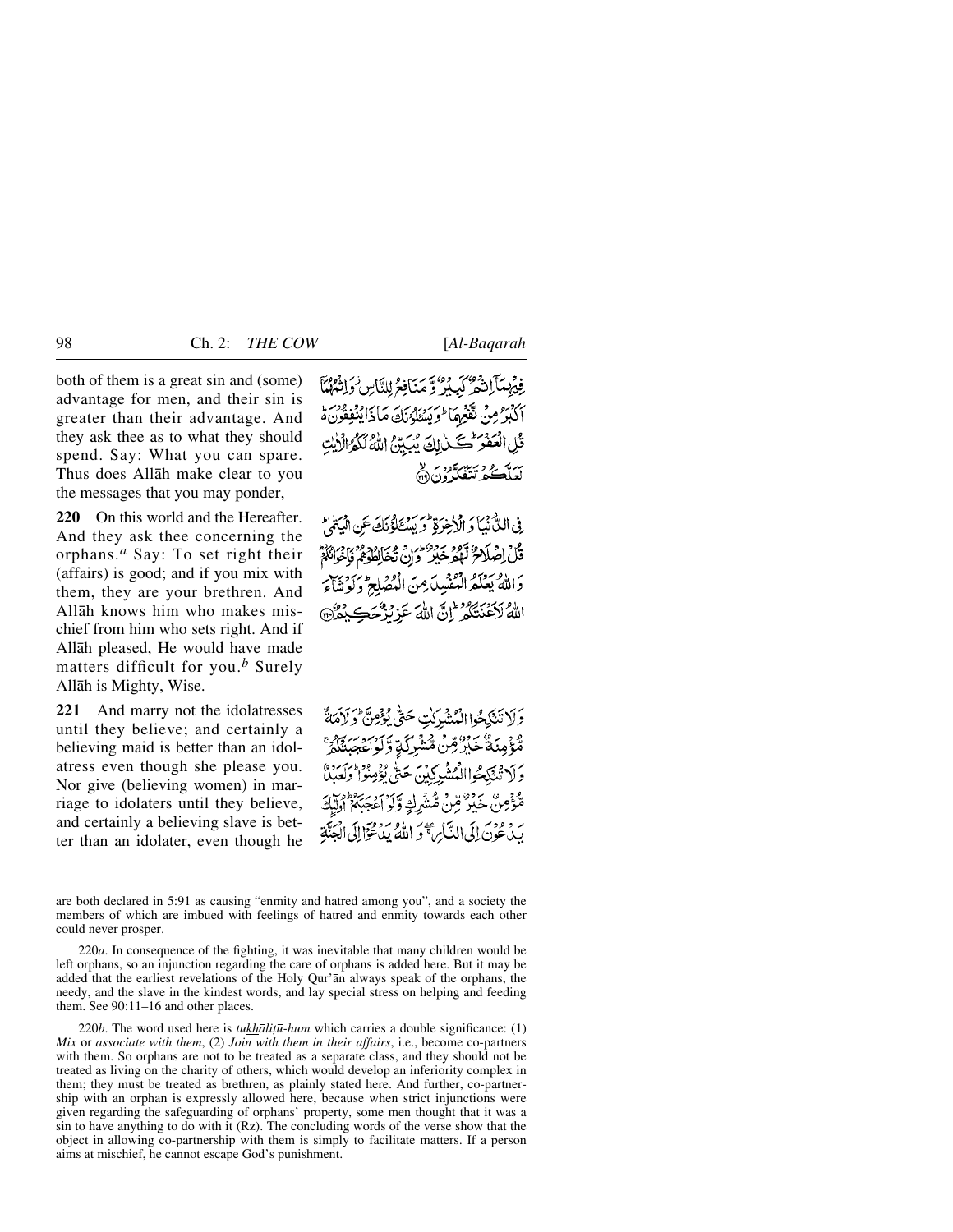please you.*<sup>a</sup>* These invite to the Fire and Allåh invites to the Garden and to forgiveness by His will*<sup>b</sup>* and He makes clear His messages to men that they may be mindful.

## SECTION 28: **Divorce**

**222** And they ask thee about menstruation.*<sup>a</sup>* Say: It is harmful;*<sup>b</sup>* so keep aloof from women during menstrual discharge and go not near them until they are clean. But when they have cleansed themselves, go in to them as Allåh has commanded you. Surely Allåh loves those who turn



بِرِ رِّدِيمُ بِكَ عَنِ الْمَحْبِضِ فَيْلٍ هُوَ أَذَّىٰ فَاعْتَزِلُوا النِّسَاءَ فِي الْمَجِيْضِ وَلَا تَقْرِبُوْهُنَّ حَتَّى يَظْهُرُنَّ فَإِذَا تَطَهَّرُنَّ فَأَنْوَهُنَّ مِنْ حَيْثُ أَمَرِكُمُ اللَّهُ إِنَّ اللَّهُ يُحِبُّ التَّوَّابِيْنَ

221*b*. The reference in these words is not only to the religious beliefs of the two parties, the idolater and the believer in the Unity of God, but also to the constant struggle which would be going on in such a household. The outlook on life of the Muslim and the idolater are poles asunder and the harmony and the mutual love between husband and wife which marriage aims at can never be attained. Moreover such a union would mean ruination of the offspring which would have to be brought up in such an atmosphere.

222*a*. Just as war made many children orphans, it made many women widows, but questions relating to widowhood and divorce being somewhat analogous, the two questions are treated together in this section and the two that follow. In fact war conditions also necessitated divorce in certain cases, for which see 60:10. The subject of monthly courses of women comes in as a preliminary to the question of divorce, for which see 65:1. As the answer shows, the question relates to relations with women during the monthly courses.

222*b*. *Adh-an* signifies *a slight evil*, slighter than what is termed *˙arar* (LL), or anything that causes a slight harm (LL). It is not, however, the menstrual discharge that is called harmful here but having sexual relations while the woman is in that condition. The Jewish law contains a similar prohibition in Lev.18:19 and 20:18, though Jewish practice rendered it necessary that the separation between husband and wife should be complete. In Islåm, it is limited to the cessation of sexual intercourse.

<sup>221</sup>*a*. The questions dealt with in this section arose in connection with the war. The previous verse speaks of the orphans whose numbers were no doubt to be greatly increased by the wars. This verse deals with intermarriages with idolaters. The war with the idolaters, who were now not a people differing in religious views only but enemies bent upon the destruction of the Muslims, had brought new conditions into existence. Intermarriages with those who were warring upon the Muslims could have led to serious troubles and numerous complications. A reference to 60:10 will show that even the marital relations already existing with these people had to be ended on account of the war. Hence the prohibition of such intermarriages. The subject of intermarriages with non-Muslims generally is fully dealt with in 5:5*b*.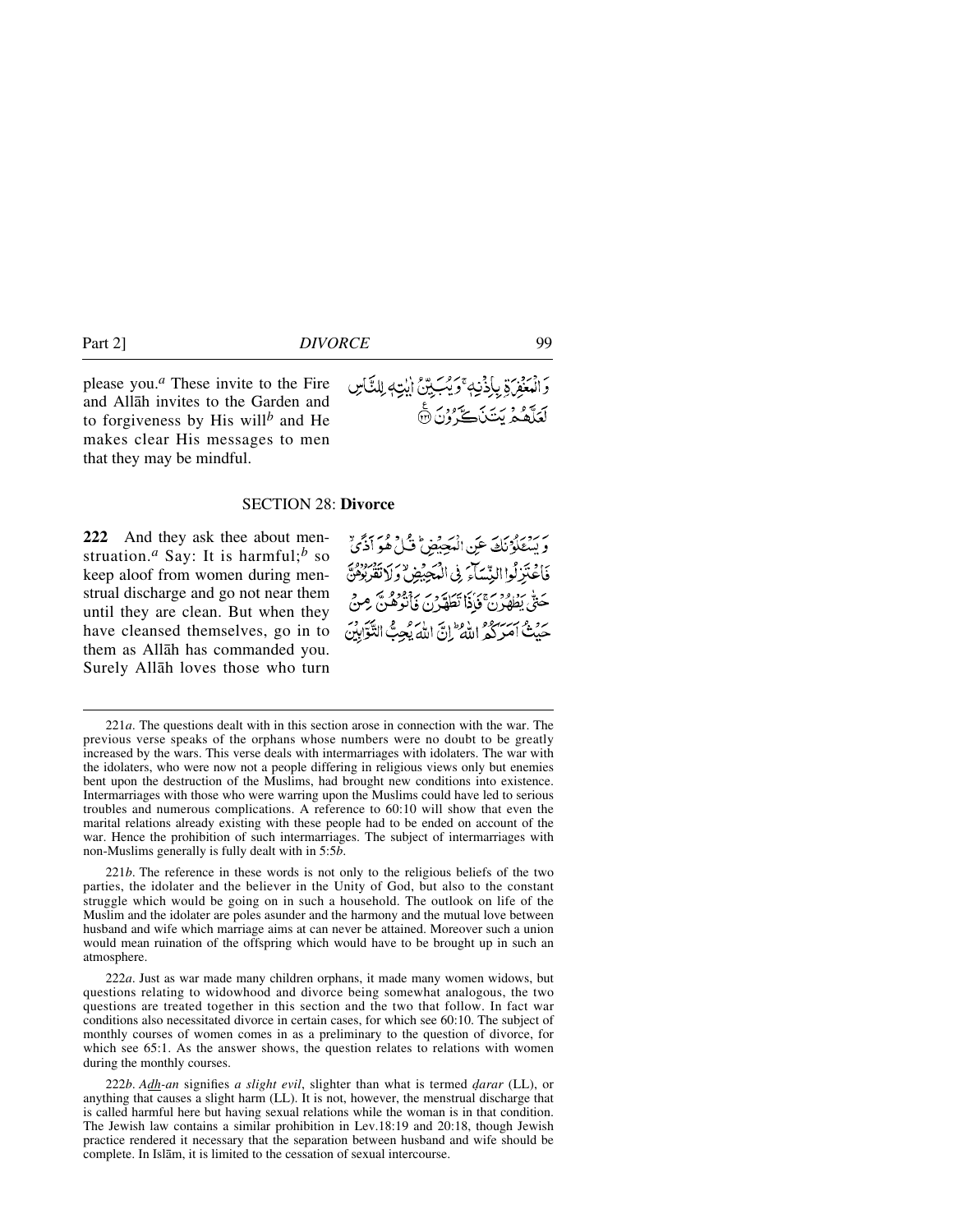much (to Him), and He loves those who purify themselves.

**223** Your wives are a tilth for you, so go in to your tilth when you like,*<sup>a</sup>* and send (good) beforehand for yourselves. And keep your duty to Allåh, and know that you will meet Him. And give good news to the believers.

**224** And make not Allåh by your oaths a hindrance to your doing good and keeping your duty and making peace between men.*<sup>a</sup>* And Allåh is Hearing, Knowing.

**225** Allåh will not call you to account for what is vain in your oaths, but He will call you to account for what your hearts have earned. And Allåh is Forgiving, Forbearing.*<sup>a</sup>*

نِسَاءُ كُهْ ~ رُ. ﴾ أَكَهُمْ فَأَنْوَا حَرْنَنَكُمْ أَنَّى شِئْتُوْدُ وَقَدِّمُوْالِا تَفْسُلُهُ وَاتَّقَوْااللَّهَ بر وبرود سيبره وهي وورد بيتير

وَلَا تَجْعَلُواْ اللَّهَ عُرْضَةً لِّإِيِّمَانِكُمُ أَنْ نَبَرُّوْا حرقيقوا وتصلحوا بين التان والله سميع علامي

لَا يُؤَاخِذُكُمُ اللَّهُ بِاللَّغْوِ فِيَّ أَيْنَانِكُمْ وَلَكِنَّ يُّعَ اخِذْ كَيْرِ بِمَا كَسَدَتْ قُلُوۡنَٰٓكُمۡ وَاللَّهُ عَفُوۡرَٰٓحَامُوۡ﴾

224*a*. This verse introduces another preliminary to the subject of divorce. *Ilå'* was a way of temporarily putting off the wife, for which see 226*a*, and this was effected by an oath in Allåh's name not to go in to one's wife, the result of which was that the husband considered himself free from all marital obligations. The first step to bring about a reform in the relations of husband and wife was that this practice was abolished. It is in reference to this that the taking of oaths against the doing of good to others is prohibited. The fulfilment of marital obligations is thus referred to as *the doing of good* and *observance of duty* and *making peace between men*. But the subject is generalized and the taking of all oaths to forbid oneself the doing of good or fulfilment of obligations is prohibited.

225*a*. By *vain oaths* are meant *unintentional* or *thoughtless oaths* in ordinary conversation, and by *what the hearts have earned* is meant *an oath intentionally taken*.

<sup>223</sup>*a*. *Annå* means either *matå*, i.e., *when*, or *kaifa*, i.e., *how* (AH). As the previous verse prohibits certain relations when the woman has her courses on, this one states that keeping that prohibition in view, a man may go in to his wife when he likes and as he likes.

The Qur'ån contains directions for the physical as well as the moral and spiritual welfare of man, and it deals with the most delicate questions in language unapproached in its purity in any other law dealing with similar questions. Many of the phrases dealing with the delicate relations of the sexes were introduced by the Holy Qur'ån itself, and its literature is therefore one which brings no shudder to the fair reader, unlike many of the descriptions contained in the Bible. The comparison of the woman to the tilth is simply to show that it is she who brings up the children and through whom is made the character of the man, and to show that the real object of conjugal relations is not simply the satisfaction of carnal desires.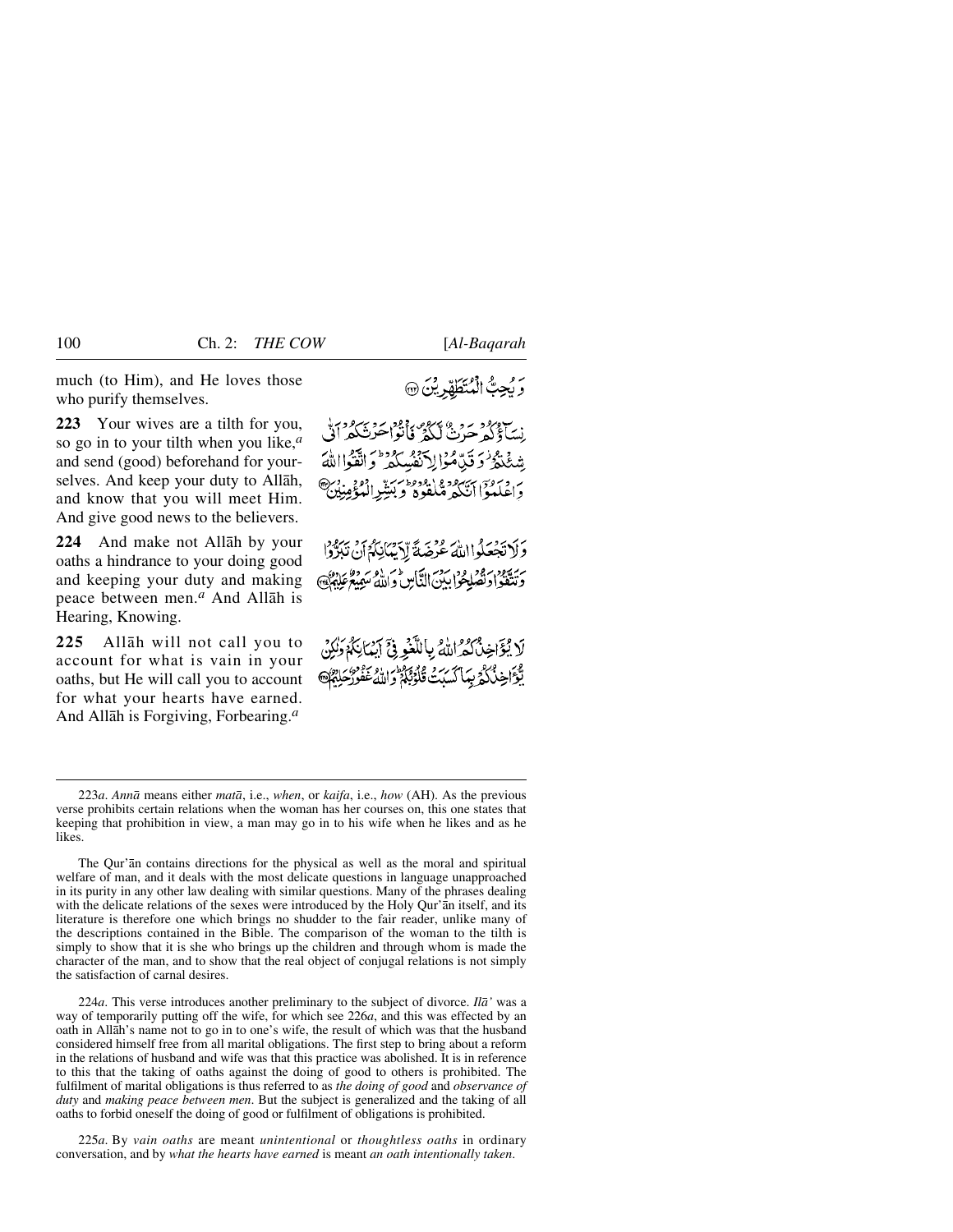**226** Those who swear that they will not go in to their wives*<sup>a</sup>* should wait four months; then if they go back, Allåh is surely Forgiving, Merciful.*<sup>b</sup>*

**227** And if they resolve on a divorce,*a* Allåh is surely Hearing, Knowing.

**228** And the divorced women should keep themselves in waiting for three courses.*<sup>a</sup>* And it is not lawful

لِلَّذِينَ يُؤْلُونَ مِن نِّسَآبِهِ مِ تَرَبَّصُ ٱبِّ رَبِّدَ أَشْهُرٍّ فَإِنْ فَأَءُوْ فَإِنَّ اللَّهُ عَفُورٌ رَّحِيْثُرٌ۞ وَإِنْ هَذَهُوا الطَّلَاقَ فَإِنَّ اللَّهَ سَمِيْعٌ عَلَيْهُمْ @ وَالْمُطَلَّقْتُ يَتَرَبَّصُنَ بِأَنْفُسُهِنَّ تَلْتُهَ قُرُوْءٍ وَلَا يَحِلُّ لَهُنَّ أَنْ يَكْنُنُنَّ مَا خَلَقَ اللَّهُ فِيَّ

226*a*. *Ílå*' signifies *an oath that one shall not go in to one's wife*. In the days of ignorance the Arabs used to take such oaths frequently, and as the period of suspension was not limited, the wife was compelled sometimes to pass her whole life in bondage, having neither the position of a wife nor that of a divorced woman free to marry elsewhere. The Qur'ån declares that if the husband does not reassert conjugal relations within four months, the wife shall be divorced. Cases in which husbands desert wives, having neither conjugal relations with them nor divorcing them, are similar to the case of *ßlå'*, and must be dealt with practically as amounting to *ßlå'*, so that after four months the wife should be set free if she wants a divorce.

226*b*. By *going back* is meant the re-establishing of conjugal relations.

227*a*. *Talāq* is an infinitive noun from *talaqat*, said of a woman, meaning *she was left free to go her way* or *become separated from her husband*, and signifies *the dissolving of the marriage tie* (LL). The subject of divorce, which is introduced here, is dealt with in this and the following two sections, and further on in the 4th, 33rd and 65th chapters.

Divorce is one of the institutions of Islåm regarding which much misconception prevails, so much so that even the Islamic law as administered in the courts, is not free from these misconceptions. The chief features of the Islamic law of divorce, as dealt with in the Holy Qur'ån, are discussed in vv. 228–233 and 236; the procedure is laid down in 4:35, while further questions are dealt with in 33:49 and 65:1–7. The Islamic law has many points of advantage as compared with both the Jewish and Christian laws as formulated in Deut. and Matt. The chief feature of improvement is that the wife can claim a divorce according to the Islamic law, neither Moses nor Christ conferring that right on the woman, though it is to be regretted that this very feature is the one that is not recognized now even in some Muslim countries. Another feature of the Islamic law of divorce is that it is elastic and does not strictly limit the causes of divorce. In fact, if the civilized nations of Europe and America, who own the same religion, are at the same stage of advancement and have an affinity of feelings on most social and moral questions, cannot agree as to the causes of divorce, how could a universal religion like Islåm, which was meant for all ages and all countries, for people in the lowest grade of civilization as well as those at the top, limit those causes, which must vary with the varying conditions of humanity and society?

It may also be added here that, though divorce is allowed by Islåm if sufficient reason exists, yet the right is to be exercised under exceptional circumstances. The Qur'ån itself approves of the Prophet insisting on Zaid not divorcing his wife notwithstanding a dissension of a sufficiently long standing (33:37). And the Prophet's memorable words, *of all things which have been permitted divorce is the most hated by Allåh* (AD. 13:3), will always act as a strong check on any loose interpretation of the words of the Holy Qur'ån.

228*a*. The period of waiting, or *'iddat,* forms the first condition in the Islamic law of divorce. But for cases in which marriage is not consummated, no period of waiting is necessary; see 33:49.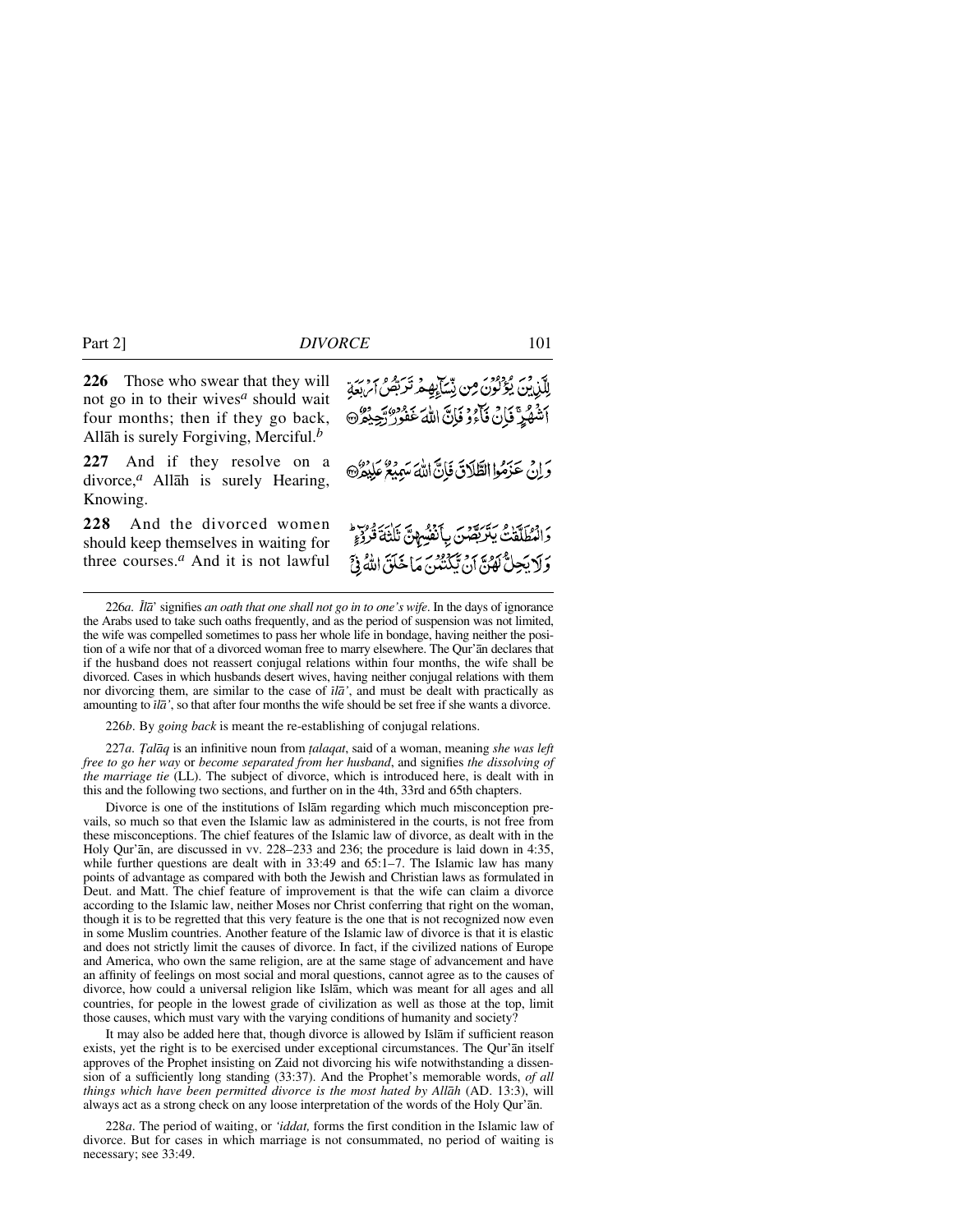for them to conceal that which Allåh has created in their wombs, if they believe in Allåh and the Last Day. And their husbands have a better right to take them back in the meanwhile if they wish for reconciliation.<sup>*b*</sup> And women have rights similar to those against them in a just manner,*<sup>c</sup>* and men are a degree above them.*<sup>d</sup>* And Allåh is Mighty, Wise.

آم حَامِهِنَّ إِنْ كُنَّ يُؤْمِنَّ بِاللَّهِ وَالْبَرْهِ الْأَخِرُّ ٢ ووجود من من بردوش في ذلك إن أرادة إِصْلَاحًا وَلَهُنَّ مِثْلُ الَّذِي عَلَيْهِنَّ بِالْمَرُونِ وَلِلدِّجَالِ عَلَيْهِينَ يَرْيَبُ وَإِذَاءٍ عَزِيْزٌ حَلَّهُمْ ۖ

#### SECTION 29: **Divorce**

**229** Divorce may be (pronounced) twice;*<sup>a</sup>* then keep (them) in good fel-

أَلطَّلَاقُ مَرَّسْنِ فَإِمْسَاكٌ بِمَعْرُوْنِ أَوْتَسْرِيَةٍ ۚ

228*b.* These words give a clear right to the parties to effect a reconciliation and re-establish conjugal relations within the period of waiting. No special procedure is necessary for this but both the divorce and the reconciliation must take place in the presence of witnesses (IM. 10:5). If, however, the *'iddat* is over and no reconciliation has been effected, the relation of husband and wife can be re-established by re-marriage, which right is given to the parties by v. 232.

The period of waiting is really a period of temporary separation during which conjugal relations may be re-established as clearly stated in the words that follow. This period of temporary separation serves as a check upon divorce. If there is any love in the union, its pangs would assert themselves during the period of temporary separation, bringing about a reconciliation, and the differences would sink into insignificance. This is the best safeguard against a misuse of divorce, for in this way only such unions would be ended by divorce as really deserve to be ended, being devoid of the faintest spark of love. A conjugal union without love is a body without a soul, and the sooner it is ended the better.

228*c*. The rights of women against their husbands are here stated to be similar to those which the husbands have against their wives. The statement must, no doubt, have caused a stir in a society which never recognized any rights for the woman. The change in this respect was really a revolutionizing one, for the Arabs hitherto regarded women as mere chattels. Women were now given a position equal in all respects to that of men, for they were declared to have rights similar to those which were exercised against them. This declaration brought about a revolution not only in Arabia but in the whole world, for the equality of the rights of women with those of men was never previously recognized by any nation or any reformer. The woman could no longer be discarded at the will of her "lord", but she could either claim equality as a wife or demand a divorce.

228*d*. The statement that "men are a degree above them" does not nullify the rights asserted in the previous passage. The words are added simply to show that superior authority to run the house must be given to either the husband or the wife, and it is given to the husband for reasons stated in 4:34; see 4:34*a*.

229*a*. The divorce spoken of here is the revocable divorce of v. 228, after which a reconciliation may be effected in the waiting period. In the days of ignorance a man used to divorce his wife and take her back within the prescribed time, even though he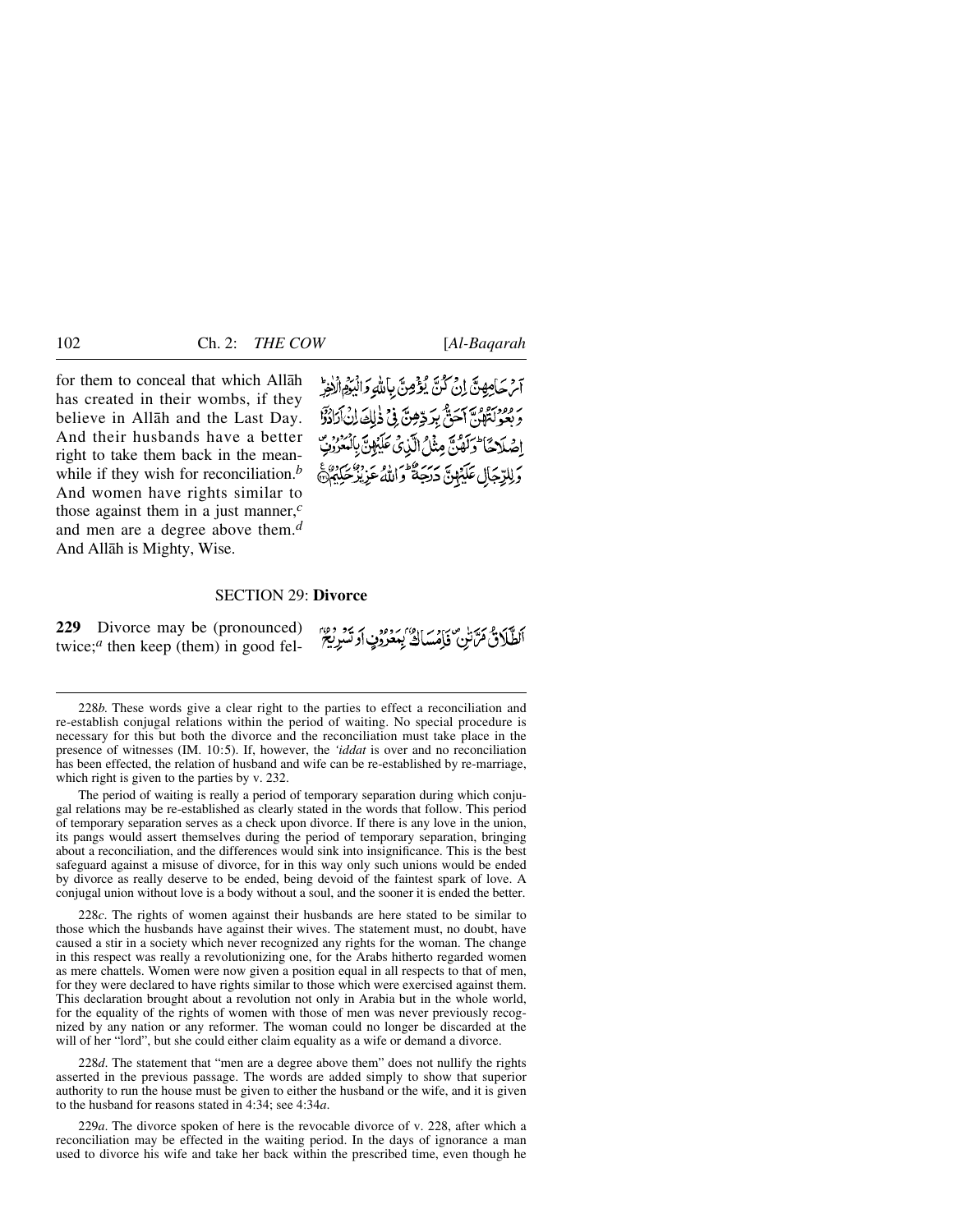lowship or let (them) go with kindness.*<sup>b</sup>* And it is not lawful for you to take any part of what you have given them,*<sup>c</sup>* unless both fear that they cannot keep within the limits of Allåh. Then if you fear that they cannot keep within the limits of Allåh, there is no blame on them for what she gives up to become free thereby.*<sup>d</sup>* بإخسان ولايجلُّ لَكُمران تَأْخُذُوا مِيًّا الْتَقْوُهُنَّ شَيْئًا إِلَاَّ أَنْ تَخَافَآ الْأَيْقِهَا حُدُودَ اللَّهُ فَإِنَّ خِفْتُهُ ٱلَّهَ يُقِيِّبَاحُكَ دَدَاللَّهُ فَلَا جُنَاحَ عَلَيْهِمَا فِنْمَا افْتَدَىتْ بِ4 ۖ تِ ء وود <sub>الل</sub>ه فَلا تَعْتَدُوهِ) حَرَمَنْ يَتَعَ

229*b*. The husband must make his choice after the second divorce either to retain the wife permanently or to bring about a final separation. The object of a true marriage union is indicated in the simple words *keep them in good fellowship*. Where the union is characterized by quarrels and dissensions instead of good fellowship, and two experiences of a temporary separation show that there is no real love in the union, and good fellowship is therefore entirely absent; the only remedy that remains is to let the woman *go with kindness*. It is both in the interests of the husband and the wife and in the interests of society itself that such a union should be brought to a termination, so that the parties may seek a fresh union. But even in taking this final step the woman must be treated kindly.

229*c*. The full payment of the dowry to the woman is another condition relating to the Islamic law of divorce, and it serves as a very strong check upon the husband in resorting to unnecessary divorce.

229*d*. These words give the wife a right to claim a divorce. It is one of the distinguishing characteristics of Islåm that it gives the wife the right to claim a divorce, if she is willing to forgo the whole or part of her dowry. The case of Jamilah, wife of **Thabit** Ibn Qais, is one that is reported in numerous reports of the highest authority. Here it was the wife who was dissatisfied with the marriage. There was not even a quarrel, as she plainly stated in her complaint to the Prophet: "I do not find any fault with him on account of his morals (i.e., his treatment) or his religion". She only hated him. And the Prophet had her divorced on condition that she returned to her husband the orchard which he had made over to her as her dowry (B. 68:12). It is even said that the husband's love for the wife was as intense as her hatred for him (Rz). If, then, a woman could claim a divorce for no reason other than the unsuitableness of the match, she had certainly the right to claim one if there was ill-treatment on the part of the husband or any other satisfactory reason, and among the early Muslims it was an established right. Even now it is a right which is maintained in many Muslim countries. Technically such a divorce is called *Khul'*.

It will be noted that though this verse forms the basis of the law relating to *Khul'*, the words indicate an unwillingness on the part of both spouses to continue the marriage relation — *unless both fear that they cannot keep within the limits of Allåh*. This is explained as meaning their inability to perform towards each other their marital obligations and to maintain good fellowship (B. 68:13). The reason for this, apparently, is that the passage follows one requiring a permanence of relationship that can no more

might do this a thousand times. Islåm reformed this practice by allowing a revocable divorce on two occasions only, so that the period of waiting in each of these two cases might serve as a period of temporary separation during which conjugal relations could be re-established. As shown in 228*b*, even re-marriage of the same parties is allowed after the lapse of the waiting period.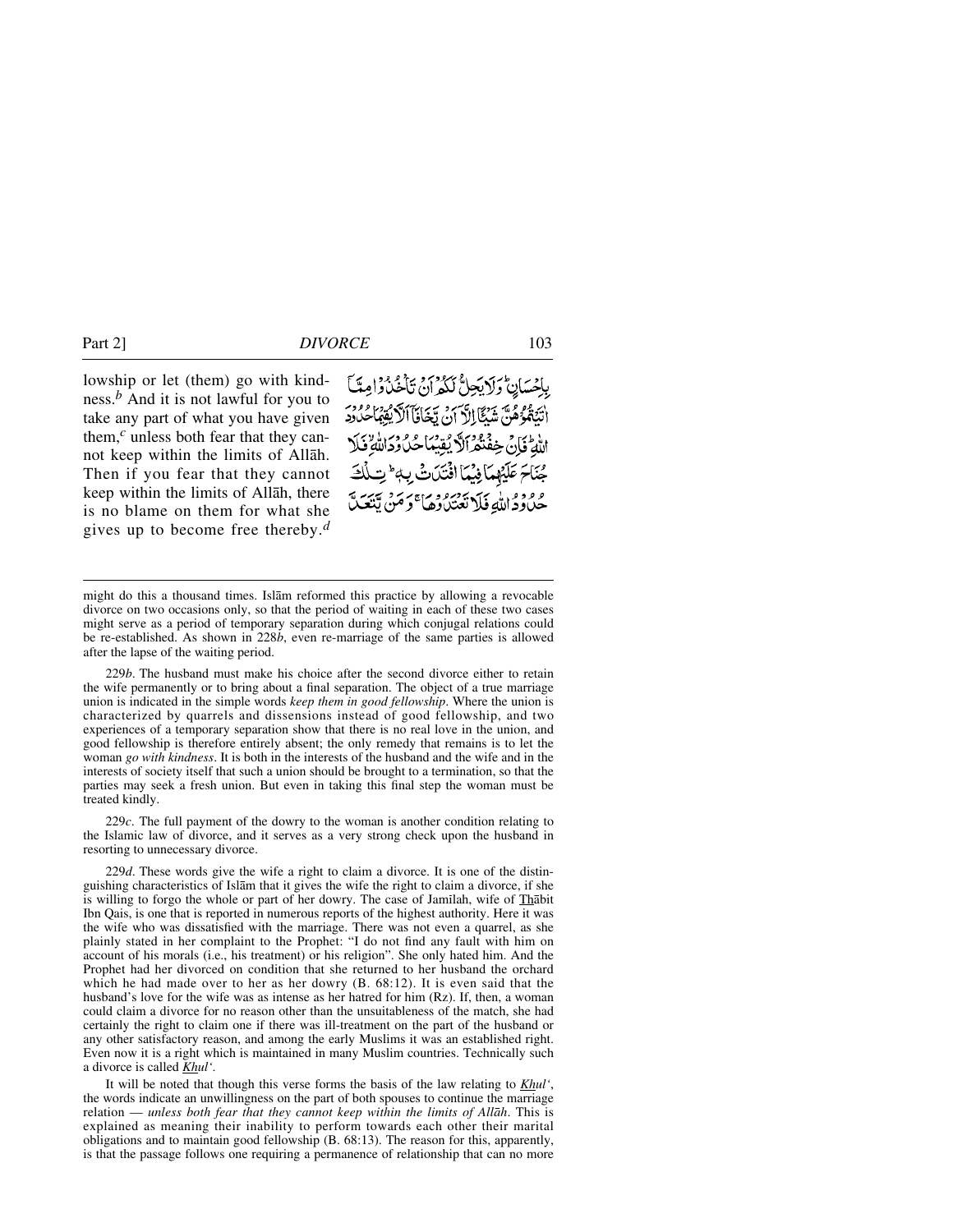These are the limits of Allåh, so exceed them not; and whoever exceeds the limits of Allåh, these are the wrongdoers.

**230** So if he divorces her (the third time), $a$  she shall not be lawful to him afterwards until she marries another husband. If he divorces her, there is no blame on them both if they return to each other (by marriage), if they think that they can keep within the limits of Allåh.*<sup>b</sup>* And these are the limits of Allåh which He makes clear for a people who know.

فَإِنْ طَلَّقَهَا فَلَا تَجِلُّ لَهُ مِنْ بَعْثِ حَتَّىٰ تَنْكِحَ زَوْجًا غَيْرِةٌ فَإِنَّ طَلَّقَهَا فَلَاجُنَاحَ عَلَيْهِمَّا أَنْ يَتَرَاجَعَآ إِنْ ظَنَّآ أَنْ يُّقِيَّمَآ عَمَّدُودَ اللَّهِ وَيَنْلَقَ حُكْوَدَ اللَّهِ يُبَيِّبُهَا لقَوْمِ يَّعْلَمُوْنَ @

be broken when the husband has adopted this choice after a second divorce, so that the relation can only be broken if the wife finds it unbearable. Another reason seems to be that the woman is usually the last to be willing to break up the marriage relationship.

The words *if you fear* evidently refer to the properly constituted authorities and this shows that the authorities can interfere in the matter. Cases are actually on record in which a wrong done by an unjust divorce was mended by the authorities.

230*a*. The words refer to the "putting off with kindness" of the previous verse, and hence by *divorce* here is meant the irrevocable divorce pronounced a third time, i.e., after there has been a divorce and a restitution of conjugal rights twice.

230*b*. When the wife has been divorced twice, after each of which reconciliation has been effected and has failed, the third divorce becomes irrevocable, and the husband cannot remarry the divorced wife until she has been married elsewhere and divorced. The verse abolishes the immortal custom of *halālah*, or temporary marriage gone through with no other object than that of legalizing the divorced wife for the first husband, a custom prevalent in the days of Ignorance, but abolished by the Prophet, according to a report which speaks of his having cursed those who indulge in the evil practice (Tr. 9:25). There must be a genuine marriage and a genuine divorce.

This restriction makes the third divorce a very rare occurrence, and thus acts as another check against frequent divorce. Muir's remarks as to the hardship which this rule involves not only for "the innocent wife" but also for the "innocent children", for "however desirous the husband may be of undoing the wrong, the decision cannot be recalled", are totally unjustified. The irrevocable divorce cannot be pronounced until a temporary separation has taken place twice and both experiences have shown that the marriage relationship cannot be continued. It is not simply by repeating the pronouncement of divorce thrice that the third pronouncement becomes irrevocable. A divorce should actually have taken place twice, followed each time by reconciliation, then and only then the third divorce becomes irrevocable. It would, in fact, be very rare. The case of Rukånah affords an illustration. He divorced his wife in the time of the Prophet thrice but this was counted as a single divorce, and he took back his wife by the Prophet's order. Then he divorced her in the time of 'Umar and reconciliation was again effected, and finally he divorced her in the time of 'Uthmån (AD. 13:3).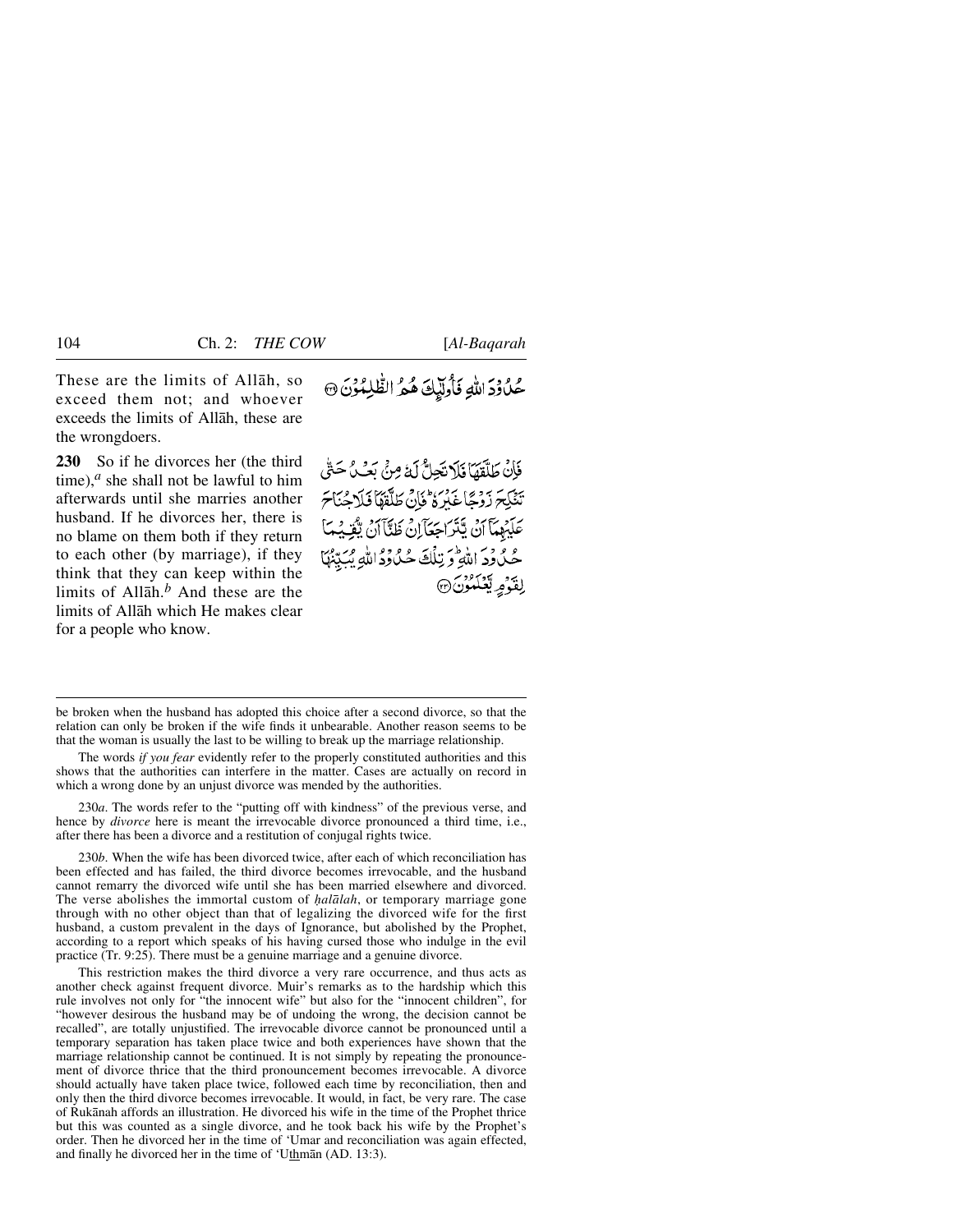**231** And when you divorce women and they reach their prescribed time, then retain them in kindness or set them free with kindness and retain them not for injury*<sup>a</sup>* so that you exceed the limits. And whoever does this, he indeed wrongs his own soul. And take not Allåh's messages for a mockery,*<sup>b</sup>* and remember Allåh's favour to you, and that which He has revealed to you of the Book and the Wisdom, admonishing you thereby. And keep your duty to Allåh, and know that Allåh is the Knower of all things.

وَإِذَاطَلَقْتُمُّ النِّسَاءَ فَبَلَغَنَّ آجَلَهُنَّ قَاَمْسِكُوْهُنَّ بِبَعْرُونٍ أَوْ سَتِرْحُوُهُنَّ بِهَ دُوْنٍ وَلَا تُمُسِكُوْهُنَّ ضِرَارًا تَتَعَتَّدُواْ وَمَنْ يَقْعَلْ ذٰلِكَ فَقَدْ ظَلَمَ نَفْسَهُ ۚ وَلَا تَتَّخِذُوا اللَّهِ اللَّهِ هُزُوَّا وَاذْكُرُوانِ مِّمَتَ اللهِ عَلَيْكُمْ وَمَأَ أَنْزَلَ عَلَيْكُمْ قِنَّ الْكِتْبِ وَالْحِكْمَةِ يَعِظُكُمْ بِ الْمَوَاتَقَوْااللَّهُ وَاعْلَمُوًّا أَنَّ اللَّهَ بِكُلِّ شَيْءٍ عَلِيْهُ هُ

## SECTION 30: **Remarriage of Divorced Women and Widows**

**232** And when you divorce women and they end their term, prevent them not from marrying their husbands if they agree among themselves in a lawful manner.*<sup>a</sup>* With this is admonished he among you who believes in

وَإِذَاطَلَقْتُمُّ النِّسَاءَ فَبَلَغَنَّ آجَلَهُنَّ فَلَا تَعْمُلُؤُهُنَّ أَنْ يَنْكِحْنَ آَنْ أَجْهُنَّ إذا تَرَاضَوْا بِهَنْهُمْ بِالْعَزْوُفِ ذٰلِكَ يُوعِظُ بِهٖ مَنْ كَانَ مِنْكُمْ يُؤْمِنُ بِاللَّهِ وَالْيَوْمِ

231*b*. The injunctions relating to the kind treatment of women must not be taken lightly, we are told here. Retaining women to cause them injury has already been declared to be a transgression and emphasis is now laid on the proper observance of these injunctions by stating that these are most serious matters relating to the welfare of society as a whole.

232*a*. It has already been stated that when a divorce is pronounced, the conjugal relations can be re-established within the period of waiting. Here it is stated that if the period of waiting has elapsed, even then the former husband can remarry the divorced wife. The sister of Ma'qil ibn Yasår was divorced by her husband and when the *'iddah* was over, the husband again approached Ma'qil to give her in marriage to him. She was willing but Ma'qil did not agree. Then this verse was revealed (B. 65:ii, 40). Thus the

<sup>231</sup>*a*. Hence, if the husband is proved to give injury to the wife, he cannot retain her, and she can claim a divorce. Injury to the wife may be of a general nature or one given with the object of compelling her to remit the whole or part of her dowry to obtain a divorce. This practice was resorted to by the pre-Islamic Arabs, and the words are meant to abolish the evil  $(Rz)$ . It is for the judge to see that the husband is not taking undue advantage of his position. On the other hand, the husband is enjoined to show liberality to the divorced wife, and the judge would no doubt see that the injunctions of the Holy Book were observed. It is made clear in 4:35 that decision in matters of divorce rests with the judges appointed, not with the husband or the wife.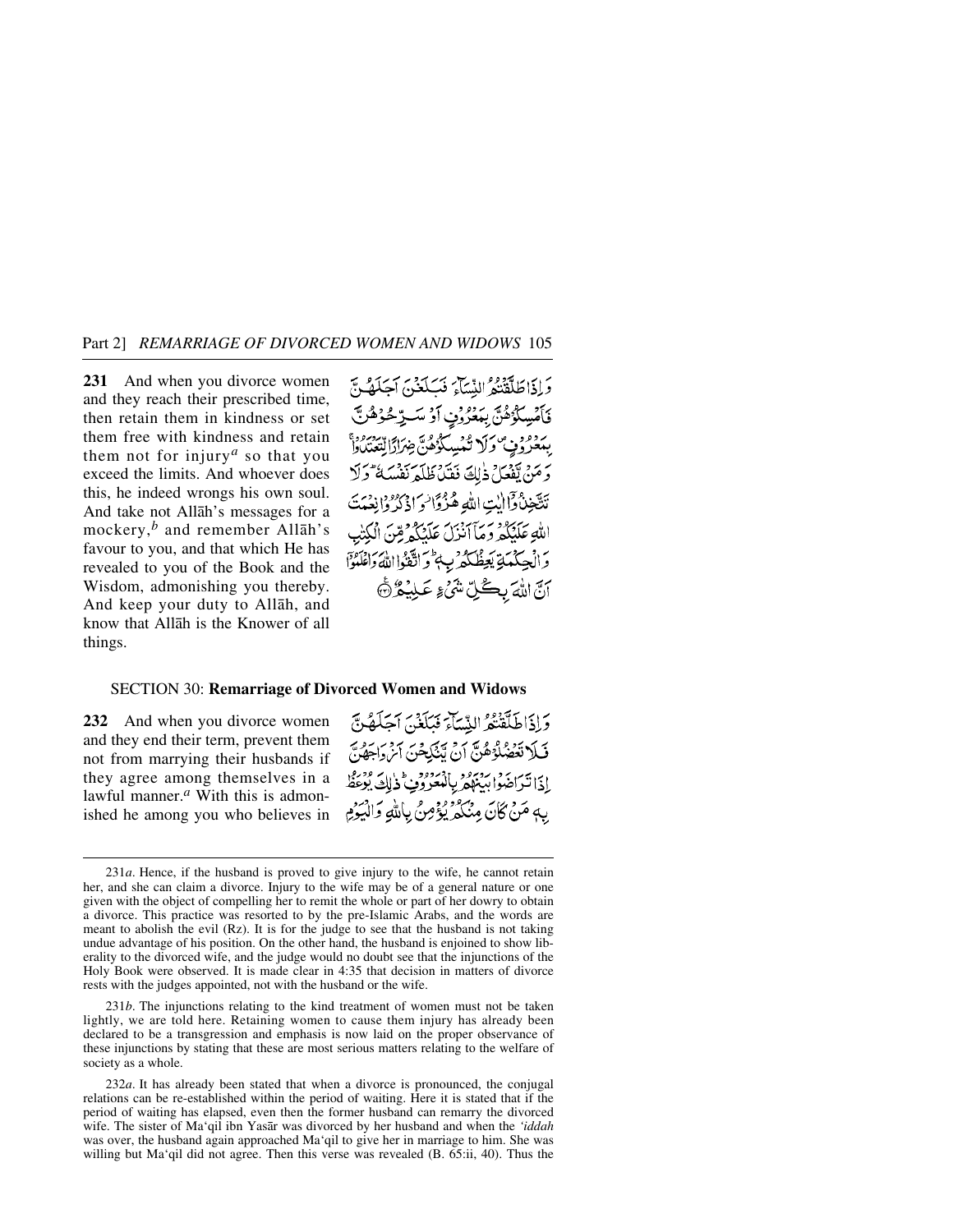Allåh and the Last Day. This is more profitable for you and purer. And Allåh knows while you know not.

**233** And mothers*<sup>a</sup>* shall suckle their children for two whole years, for him who desires to complete the time of suckling. And their maintenance and their clothing must be borne by the father according to usage. No soul shall be burdened beyond its capacity. Neither shall a mother be made to suffer harm on account of her child, nor a father on account of his child; and a similar duty (devolves) on the (father's) heir.*<sup>b</sup>* But if both desire weaning by mutual consent and counsel, there is no blame on them. And if you wish to engage a wet-nurse for your children, there is no blame on you so long as you pay what you promised according to usage. And keep your duty to Allåh and know that Allåh is Seer of what you do.

**234** And (as for) those of you who die and leave wives behind, such women should keep themselves in waiting for four months and ten days;*<sup>a</sup>* when they reach their term, there is no blame on you for what they do for themselves in a lawful الْأَخِيرُ ذٰلِكُهُ ْ آمْرُنِي لَڪُهُ وَ ٱطْلَعَيْهُ ۖ وَاللَّهُ بَعَبَكُمْ وَأَنْ يَدْبَرُ دَ الْوَالِدِٰنُ يُؤْضِعُهَ، أَوْلَا دَهُنَّ حَوْ كَأْمِلَكِنْ لِعَنْ آيَامَادَ أَنْ يَتَّبْغَدَّ الدَّضَرَ وَ عَلَى الْمَوْلُوْدِ لَهُ رِبْرُهُ فَقُوسٍ وَ كِيهُ وَ تَقُدِيَ د ووو علا تُكَلَّفُ نَفْهُ بآيَّ دَالِدَ فَيُسْبَوِلَدِيهَا دَلا بِوَلَدِي قَوَعَلَى الْوَابِرِيْ مِنْذَلُ ذٰلِكَ ۚ فَإِ أبرادًا فصَألَكٌ عَنْ تَدَاجِرٌ، مِّيَوْمُ فَلَا جُنَاحَ عَلَيْهِمَا وَإِنْ أَرَدْتُهُمْ أَدْلَادَكُمْ فَلَاحُنَاحَ عَلَّنْكُمْ إِذَا مِدَ اير فعجز بالمعروف واتقواالله واغلبوا أَنَّ اللَّهَ بِمَا تَعْمَلُوُنَ بَصِيْرٌ @

وَالَّذِينَ يُتَوَفَّوْنَ مِنْكُمْ وَيَذَادُونَ آزْدَاجًا يَّتَرَبَّصُنَ بِٱنْفُسِهِنَّ أَرْبَعَةَ أَشْهُرٍ وَعَشَرًا ۚ فَأَذَا بَلَغْنَ آَجَلَهُنَّ فَلَاحُنَاجَ عَلَيْكُمْ فِيهَا فِيِّ أَنْفُسِهِنَّ بِالْمُعْرُوْفِ كَرَالَّهُ بِيَا

marriage of a divorced woman with her former husband is clearly allowed, and going through the mock ceremony of marriage with another person is an innovation.

<sup>233</sup>*a*. By *mothers* here are meant in particular, as the context shows, *women who have been divorced having children to suckle*.

<sup>233</sup>*b*. In case the father dies before the child is weaned, the heir is bound to pay the expenses.

<sup>234</sup>*a*. The period of waiting in the case of a widow is four months and ten days. But in case a divorced woman or a widow is with child, the period of waiting is extended to the time of delivery (65:4).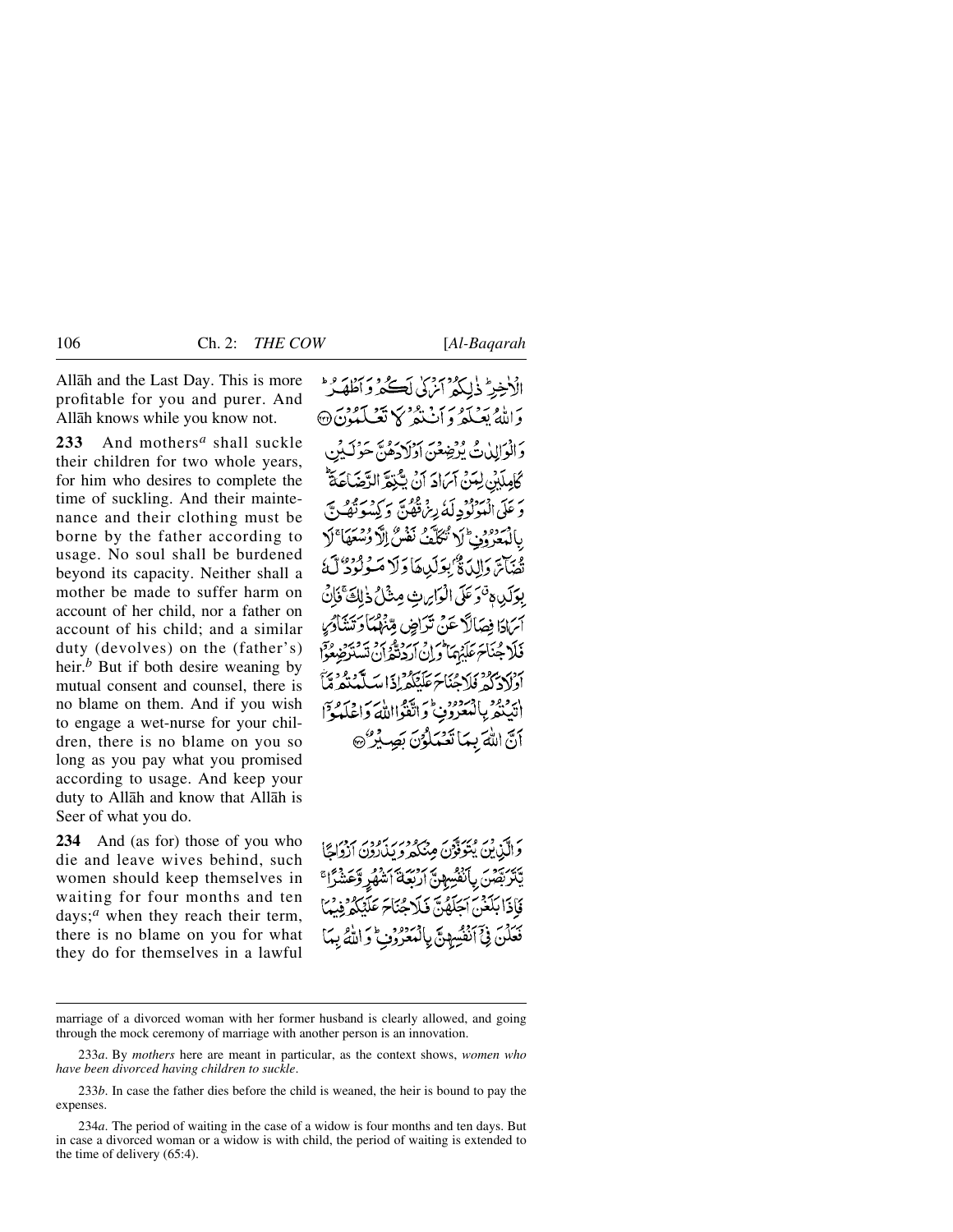manner.*<sup>b</sup>* And Allåh is Aware of what you do.

**235** And there is no blame on you respecting that which you speak indirectly in the asking of (such) women in marriage or keep (the proposal) concealed within your minds. Allåh knows that you will have them in your minds, but give them not a promise in secret unless you speak in a lawful manner. And confirm not the marriage tie until the prescribed period reaches its end.*<sup>a</sup>* And know that Allåh knows what is in your minds, so beware of Him; and know that Allåh is Forgiving, Forbearing.

تَعَمَلُونَ خَبِيرٌ (آ

وَلَا جُنَاجَ عَلَنْكُمْ فِيُبِأَعَدَّ مِنْهُ بِ مِنْ خطْبَة النَّسَآء الأثم أملككم ستذرك وقفا أَنْ تَقَدَّلُوا قَدْ عُقْدَةِ النِّكَاجِ حَتَّى يَبْلُغَ ٱلْكِذ إغلبوان الله يعلموها في أنفسه ي وبروده بر وسود اي دار سودور ساده عج<br>فاحياروه و اعليوا أن الله غفور سليگرد

## SECTION 31: **Provision for Divorced Women and Widows**

**236** There is no blame on you if you divorce women while yet you have not touched them, nor appointed for them a portion. And provide for them, the wealthy according to his means and the straitened according to his means, a provision according to usage. (This is) a duty on the doers of good.*<sup>a</sup>*

**237** And if you divorce them before you have touched them and you have appointed for them a portion, (pay) half of what you have appointed unless they forgo or he forgoes in لَاهُنَاءَ عَلَنْكُمْ إِنْ طَلَقْتُمُ النِّسَاءَ ۖ مَا أَوْ يبرود وسرد و د مرد به د د سر شيود.<br>تيسه هن اد نفر عبوا لهن فريضتَه و متعوّ عَلَى الْمَوْسِعِ قَدَرُهُ وَ عَلَى الْمُقَبِّرِ قَدَارُهُ ۚ بِالْمَعْرُونِ تَحَقَّاً عَلَى الْمُحْسِنِيْنَ @

وَإِنْ طَلَّقْتَنُوْهُنَّ مِنْ قَبْلِ أَنْ تَمَسُّوُهُنَّ دَقِيلٌ فَرَاضُتُمْ لَهُنَّ فَبِرِيْضَةً فَنِصْفُ مَا فَ ضَنَّةُ ۚ إِلَّآ أَنۡ يَّعۡفُوۡنَ أَوۡ يَعۡفُوۡاْلِّذِيۡ ۚ

<sup>234</sup>*b*. The meaning is that the widow may look out for a husband and remarry.

<sup>235</sup>*a*. The word *kitåb*, lit. *writing*, means here *the period of waiting written down* for women, so that a marriage contracted during that period is illegal.

<sup>236</sup>*a*. The *faridah* or *the portion* is the dowry, so that even when no dowry has been agreed upon, and marriage has not been consummated, liberality must be shown to the divorced wife, and some provision should be made for her, even though the husband may be in straitened circumstances.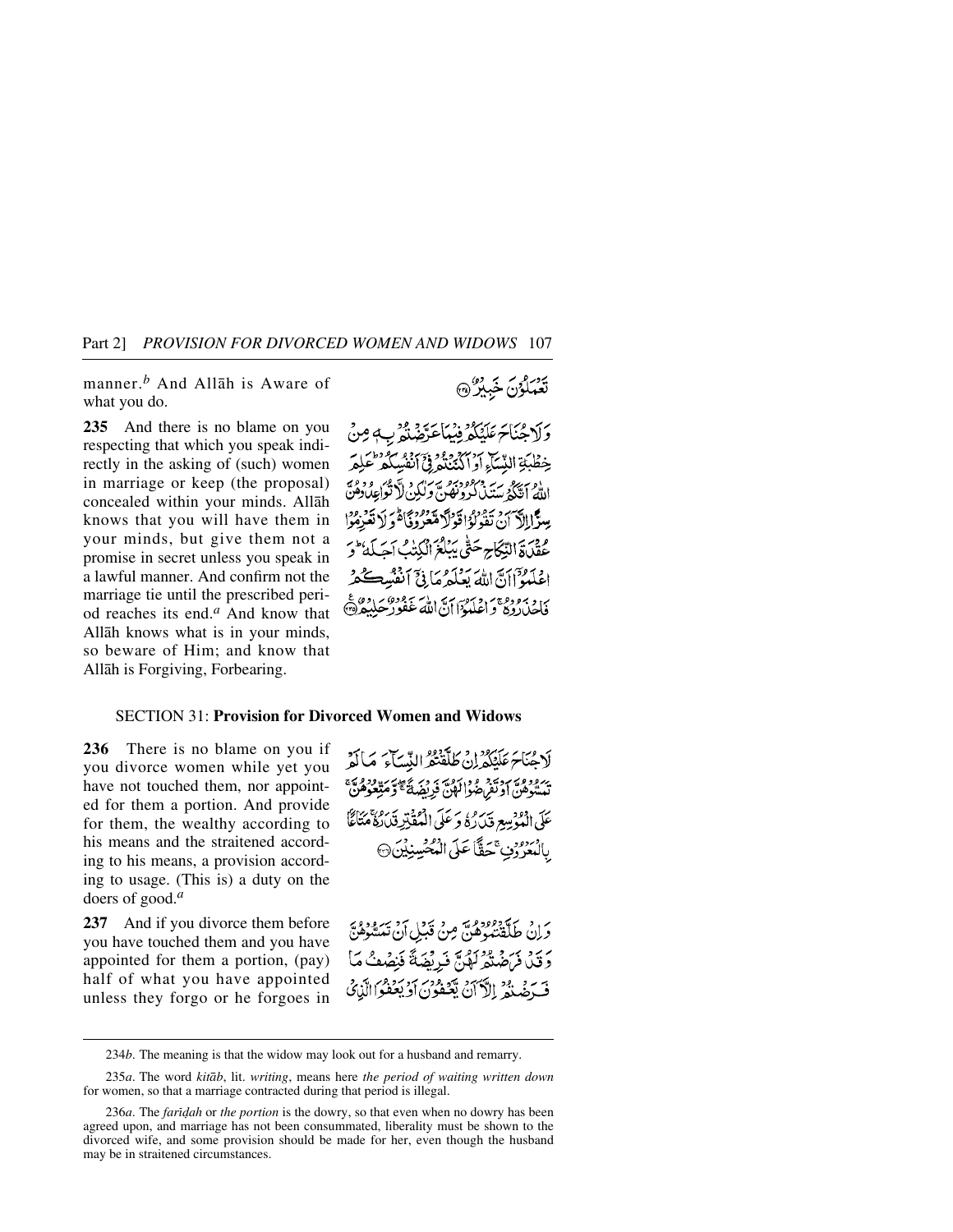whose hand is the marriage tie.*<sup>a</sup>* And it is nearer to dutifulness that you forgo. Nor neglect the giving of free gifts between you.*<sup>b</sup>* Surely Allåh is Seer of what you do.

**238** Guard the prayers and the most excellent prayer, and stand up truly obedient to Allåh.*<sup>a</sup>*

**239** But if you are in danger (say your prayers) on foot or on horseback. And when you are secure, remember Allåh as He has taught you what you knew not.*<sup>a</sup>*

بِيَبِي هُ عَمَلٌ فَالِدِّجَ لِمَ أَنْ نَعْفُوْا اِذْرَبْ لِلتَّقَوْٰى وَلَا تَنْشَوْاالْفَصَٰلَ بَيْنَكُمْ إِنَّ اللَّهَ بِمَا نَعْمَلُوْنَ بَصِبْرُدْ﴾ حْفِظُوْا عَلَى الصَّلَوٰتِ وَالصَّلَوٰةِ الْوُسُطَىٰ وَقَوْمُوْالِلَّهِ قَنِيِّبُنَ ۞ فَإِنْ خِفْنَةُ فَرِجَالًا أَوْرُكْبَانًا ۚ فَإِذَآ ر و و در دره داران برس<br>امنتفر فاذکر داالله کیماعلّیڪم مَالَمْ تڪوبودا ټيز کودن (آ

237*a*. The husband is the person in whose hand is the marriage tie. His forgoing his due is equivalent to not claiming the half of the dowry which he is entitled to by this verse. Note that forgoing on the part of husbands is here stated to be the more commendable course.

237*b*. By *fa˙l* is meant here *the doing of an act of grace* or *bounty,* that which one is not in duty bound to do; and therefore what is implied is the giving of free gifts.

238*a*. *Wasat*, of which *wustā* is the comparative form, means both *middle* and *excellent*, for *wasat* refers sometimes to place and sometimes to degree (R). *Al-Şalāt al-wusƌ* means *the best* or *the most excellent prayer*, not the *middle* prayer, because *wusƌ* is in the comparative degree, and *middle* does not admit of comparison. In Hadith the later afternoon prayer, 'Asr, is spoken of as *Al-Şalāt al-wusțā* (B. 56:98). This name may have been given to it because from the point of the businessman it is the busiest part of the day and hence he finds it most difficult to find time for it. But there are several other suggestions regarding what is meant by it, and maybe it does not refer to any particular prayer and means simply attending to prayer in the most excellent form. The guarding of prayers is not simply the observance of the outward form; it is both the form and the spirit to which attention is drawn. Prayers are to be said at stated times and a particular method is to be observed, for if regularity and method had not been adopted, the institution of prayer which is so helpful in keeping alive a true faith in God in the heart of a Muslim would have passed into mere idealism as in other religions. The fact is that to keep the spirit of man in touch with the Divine Spirit, an external form was necessary, and it is absurd to jump to the conclusion that because Islåm requires an external form to be kept up, the Islamic prayer is devoid of spirit. The external form is needed to bring the inner faculty into exercise. As regards the spirit of prayer, attention is called to it again and again in the Holy Qur'ån. On this very occasion, the injunction to guard the prayers is followed by the words: *Stand up truly obedient to Allåh*. That is the spirit which prayer aims at generating, the spirit of obedience to God. Elsewhere we are told: "Prayer keeps (one) away from indecency and evil" (29:45). In fact, the Qur'ån condemns prayers which are devoid of spirit (107:4–6).

239*a*. The reference to danger is danger from the enemy, who might make an onslaught on the Muslims if they neglected their defence when attending to prayer. There